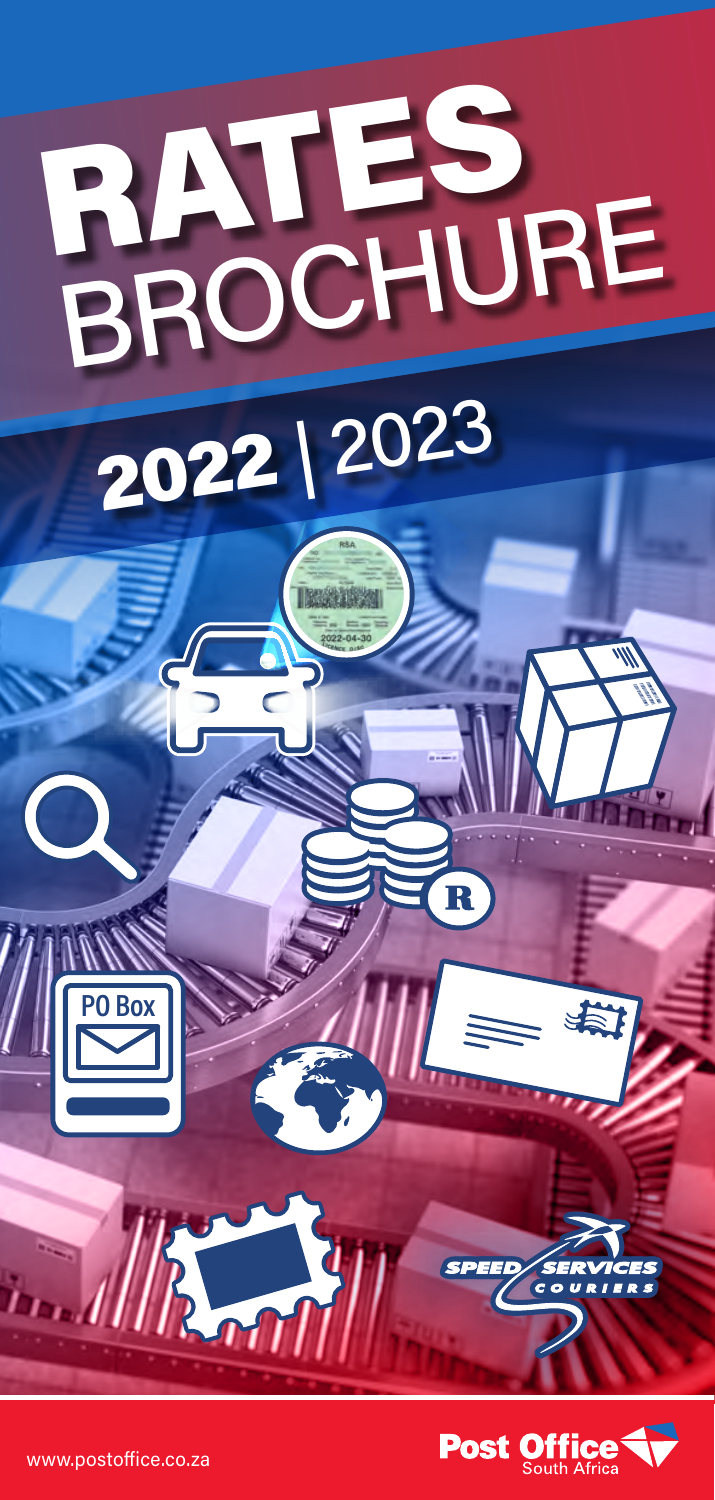## **2022 / 2023 1 APR. 22 - 31 MAR. 23**

| <b>TABLE OF CONTENTS</b>                                                     |                |
|------------------------------------------------------------------------------|----------------|
| Dangerous and Prohibited goods                                               | 1              |
| Important Information                                                        | $\overline{2}$ |
| Ordinary Mail / Fast Mail                                                    | $3 - 4$        |
| Postage Included Envelopes                                                   | 4-5            |
| Postcards                                                                    | 5              |
| Domestic Stamp Booklets and Rolls                                            | 6              |
| Packaging Products                                                           | 6              |
| <b>Franking Machines</b>                                                     | $6 - 7$        |
| Domestic Registered Letter with Insurance Option                             | $7 - 8$        |
| <b>Mailroom Management</b>                                                   | 8              |
| Direct Mail                                                                  | 9              |
| <b>Business Reply Services</b>                                               | $9-10$         |
| InfoMail                                                                     | $10 - 12$      |
| Response Mail / Magmail                                                      | $13 - 14$      |
| <b>Domestic Parcel Service</b>                                               | $14 - 15$      |
| <b>International Mail</b>                                                    | $15 - 20$      |
| <b>Expedited Mail Service</b>                                                | $21 - 24$      |
| <b>Philatelic Products</b>                                                   | 25             |
| Postboxes, Private Bags and Accessories<br>(Valid 01 Jan to 31 Dec annually) | $25 - 26$      |
| Postbank                                                                     | 26             |
| <b>Speed Services Couriers</b>                                               | $27 - 29$      |
| Tips to get your letter delivered on time, every time:                       | 30             |
| Contact Information / Complaints and Queries                                 | 31             |

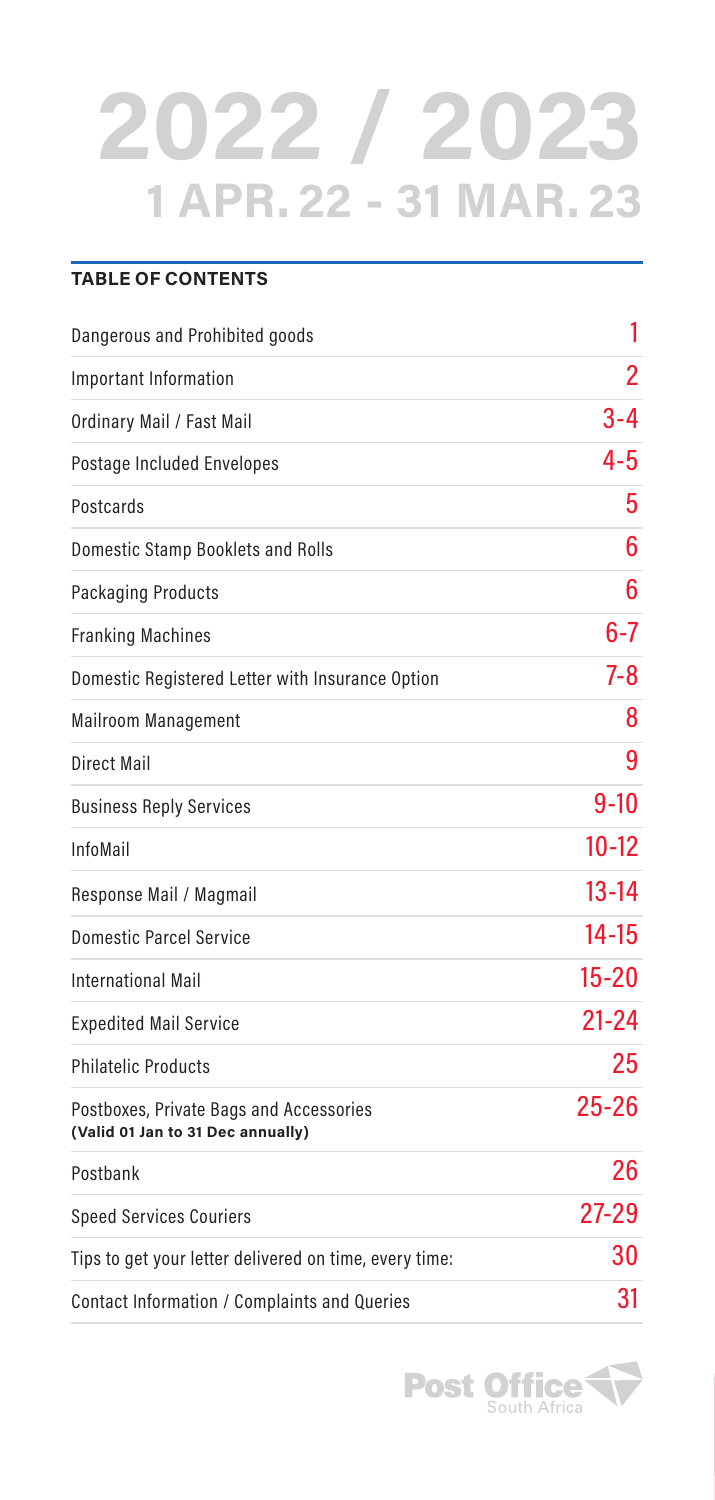# KNOW, DID YOU

## **YOU ARE NOT ALLOWED TO POST THE FOLLOWING GOODS?**

#### **SCHEDULE OF DANGEROUS GOODS**

- **• Explosives** Ammunition, fireworks, igniters.
- **• Compressed Gas** aerosol products, carbon dioxide gas, cigarette lighter, butane.
- **• Flammable Liquids** alcohol, flammable paint thinners, flammable varnish removers, turpentine, petroleum products, benzene.
- **• Flammable Solids** metallic magnesium, matches, zinc powder.
- **• Oxidising material** some adhesives, some bleaching powders, hair or textiles dyes made of organic peroxides, fiberglass repair kits, chlorine.
- **• Poison including Drugs and Medicine** –although some are acceptable in prescription quantities, and non-infectious perishable biological substances are accepted when packed and transmitted appropriately

#### **RADIOACTIVE MATERIAL**

- **• Corrosives** corrosive cleaning liquid, paint or varnish removers, mercury filled thermometer
- **• Miscellaneous** magnetized materials, oiled paper, polymerisable materials

#### **SCHEDULE OF PROHIBITED GOODS**

**Bank notes** – including all South African notes of whatever issue or denomination, and the bank notes or currency notes of any other country.

- **• Asbestos**
- Bees, leeches, silkworms or any other **animal** or **living organism**
- **• Biological substances**, infectious or non infectious
- **• Coins**
- **• Firearms**, or parts thereof
- **• Furs**
- **• Human** or **animal remains**, including ashes
- **• Ivory**
- Uninsured **Jewellery**
- **• Perfumery Products**
- A film or publication which falls in **category XX** or **X18** in terms of the Films and Publications Act 65 of 1996 as amended
- Uninsured **Precious Metals**
- Uninsured **Precious Stones**, which means, all valuable natural mineral stones, silica or substances extracted from the group, whether in their natural state or refined, processed, set or treated and includes semi-precious stones and any other natural or synthetic mineral, stone, silica or substance whether in a natural state, cut or uncut, refined, processed, set or treated.

**NOTE:** Destination countries might have a different list, please verify with destination country what is permissable.



**www.postoffice.co.za Customer Care: 0860 111 502**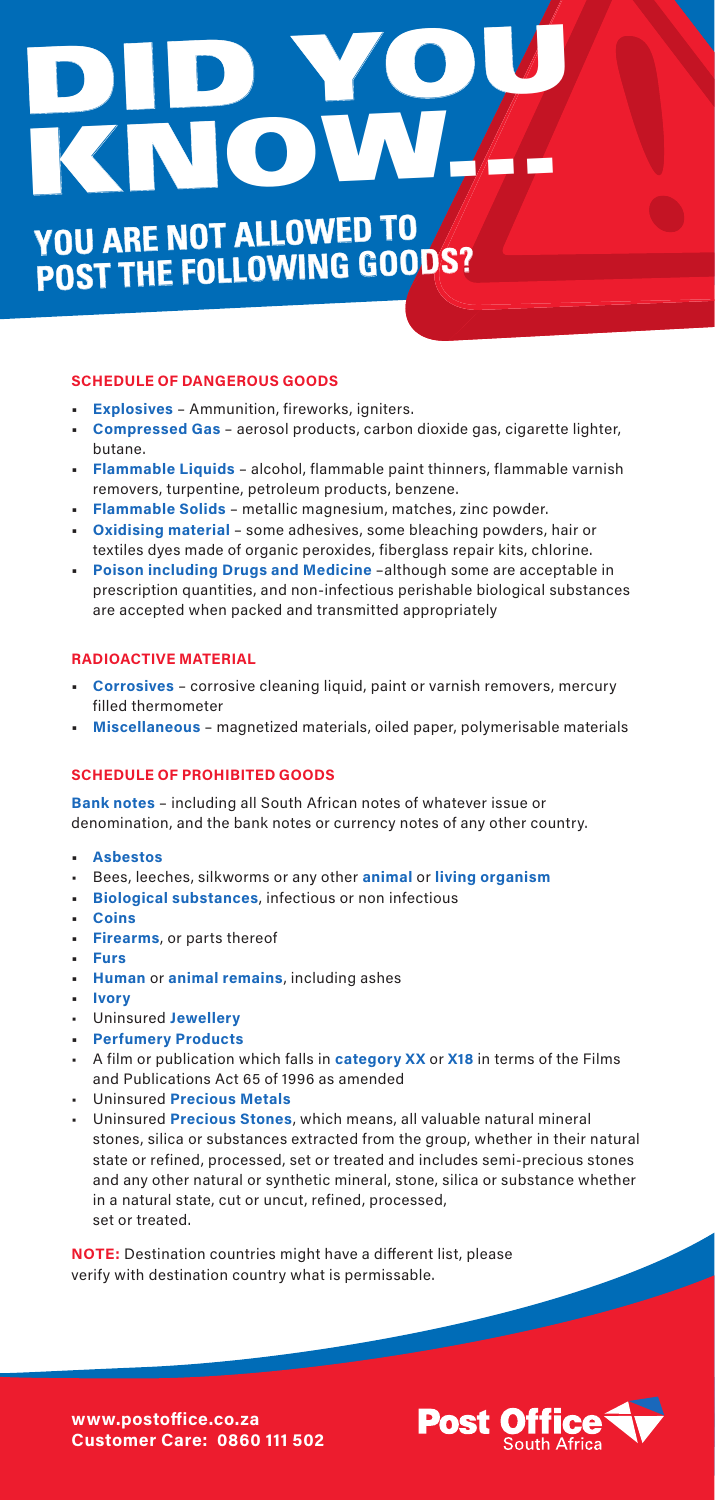## **IMPORTANT INFORMATION**

#### **LATE FEE:**

A late fee of R30.30 is charged for all mail accepted after closing time

#### **EXCHANGE OF STAMP OR POSTAL STATIONERY:**

Five percent of the value of the stamp/postal stationery will be charged with a minimum of R5.65

#### **SMS TRACKING:**

SMS tracking on recorded items – Premium no 32932 fee is R1.40

#### **VALUE ADDED PARCEL SERVICE INSURANCE:**

Suspended until further notice, service availability to be confirmed later in the year

Letter post products cannot be insured

NB: Please insure all parcels that contain valuable items. Where parcels are not insured, only postage will be refunded if the items were to be lost / damaged

#### **REGISTRATION:**

Letters and small packets may be registered but not insured in the international mail service

#### **CUSTOMS & EXCHANGE CONTROL:**

Exchange control regulations apply equally to postal items as they do to other exports. Generally, items worth more than R1000, 00 require specific exports documents to be completed. Details available at all post office branches

#### **CUSTOMS DECLARATION:**

The type and extend of customs declaration are regulated by the statutes of the Universal Postal Union and the requirement of destination countries.

#### **CUSTOMS CLEARANCE (HANDLING FEE):**

A customs clearance fee of R67,60 is charged on all incoming parcels and R34,90 on all other postal items. The fee is charged by the Post Office to cover costs incurred in clearing parcel/postal item on behalf of the addressee

#### **INTERNATIONAL MAIL: REGISTERED SURFACE MAIL**

Registered Surface Mail from RSA to Rest of the World has been terminated with the exception of Lesotho, eSwatini, Mozambique and Botswana in the 2019/20 period. Only Airmail service will be offered.

#### **SURFACE MAIL:**

Outbound Surface Mail (documents & parcels) destined to New Zealand has been discontinued as per the Universal Posta Union (UPU) Circular Notice, no 137, dated 01 October 2018. Only Airmail service will be offered.

Surface Mail has also been discontinued for Brazil and Canada for 2021/2022.

#### **POSTBOX/PRIVATE BAG RATES:**

Postbox and Private Bag rates are effective from 01 January – 31 December annually.

#### **SPEED SERVICE COURIER PARCEL RATES:**

All rates are per parcel, and exclude fuel, liability surcharge and includes VAT.

Fuel levy is charged at 25.6%, and reviewed quarterly, (applies to account customers)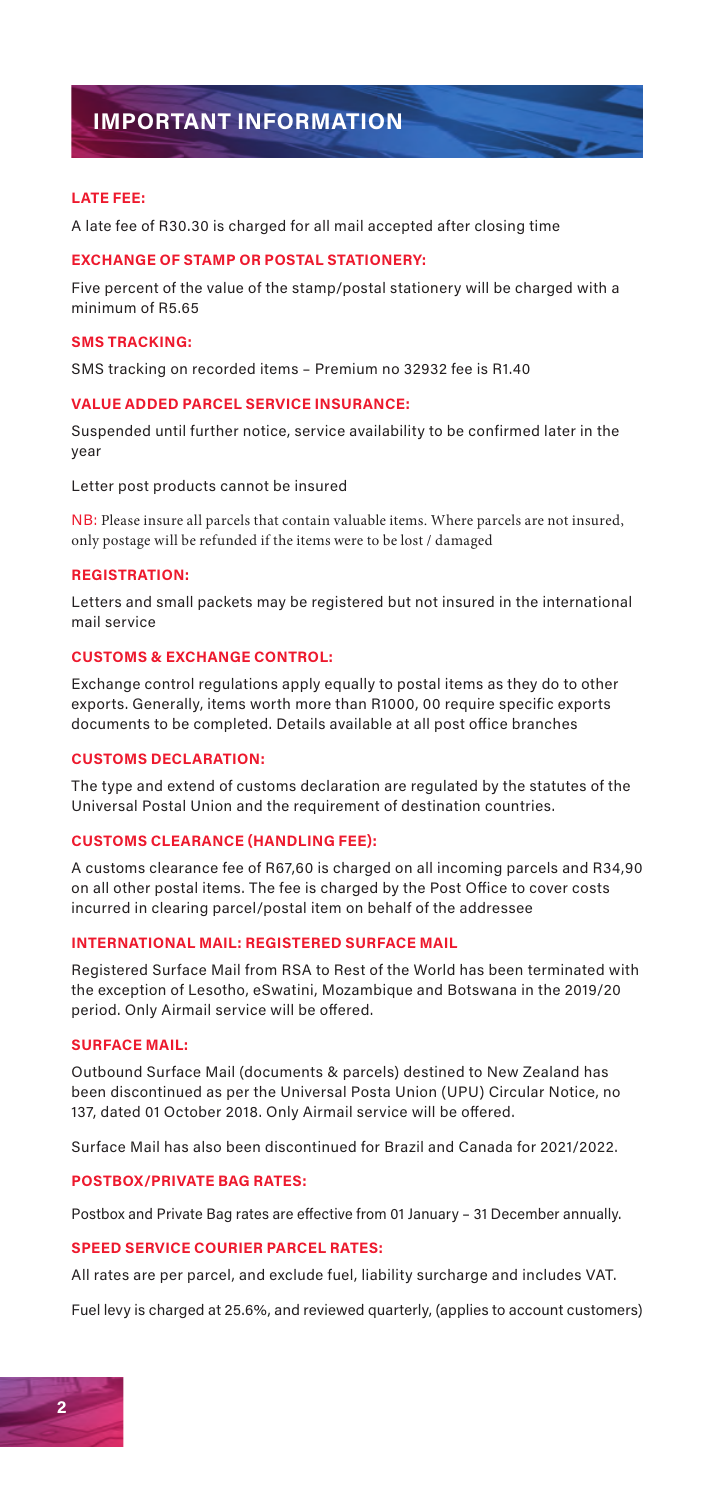#### **POSTED IN SOUTH AFRICA FOR DELIVERY IN SOUTH AFRICA**

#### **DOMESTIC**

#### **ORDINARY LETTER MAIL**

Letter mail refers to any form of written communication or other document, article or object that is addressed to a specific person, persons or a specific address and is conveyed by other than electronic means. It includes parcels, packages, wrappers, cylinders or articles conforming to the mass and size limitations detailed below.

The Ordinary Letter Mail service is the standard postal service with set delivery standards from the time of despatch to arrival at the point of delivery. These are one day longer than Fastmail.

#### **FASTMAIL SERVICE**

Fastmail is a letter service in South Africa with a one-day delivery standard in the same city or town, a two-day delivery standard for all other destinations.

#### These standards do not include the day of posting.

| <b>Envelope Size</b>                                | <b>Thickness</b><br>Max (mm) | <b>Mass</b><br>Max (mm) | Size<br>Max (mm) | Size<br>Min (mm) |
|-----------------------------------------------------|------------------------------|-------------------------|------------------|------------------|
| Small DL Maxi                                       | 5                            | 50q                     | 235 x 120        | $140 \times 90$  |
| Medium B5                                           | 10                           | 1kg                     | 250 x 176        |                  |
| Large B4                                            | 30                           | 1kg                     | 353 x 250        |                  |
| Postcards                                           | 0.295                        | 10q                     | 353 x 250        | $140 \times 90$  |
| Cylinders / Rolled items<br><b>Rolled Addressed</b> | 70                           | 1kg                     | L 520 / 620      |                  |
| Newspapers                                          | 70                           | 1kg                     | L 353            |                  |

#### **OUT OF STANDARD**

When articles do not conform to the maximum mass, size or thickness.

#### **ARTICLES SMALLER THAN 90 MM X 140 MM**

The rate applicable must be charged according to the criteria for B4 or B5.

#### **Rates for Domestic Letter Mail**

(Standard stamps for DL, B5 and B4 envelopes are now available at Post Offices)

| <b>Type of mail</b><br>Customers' own envelope                                                                      | Ordinary mail             | Fastmail                  |
|---------------------------------------------------------------------------------------------------------------------|---------------------------|---------------------------|
| Small (DL) maxi<br>Medium (B5)<br>Large (B4)                                                                        | R5,65<br>R11.40<br>R13,95 | R9,20<br>R21,85<br>R26.40 |
| Customers' own postcard<br>Small (DL) maxi<br>Medium (B5)<br>Large (B4)                                             | R5,65<br>R11,40<br>R13.95 | R9.20<br>R21,85<br>R26.40 |
| <b>Cylinders / Rolled items</b><br>Cylinder / Rolled items (520mm x 70mm)<br>Cylinder / Rolled items (620mm x 70mm) | R13.95<br>R24,75          | R22,60<br>R26,80          |
| <b>Newspapers</b><br>Rolled addressed newspapers (324mm x 70mm)                                                     | R7.55                     | R21,85                    |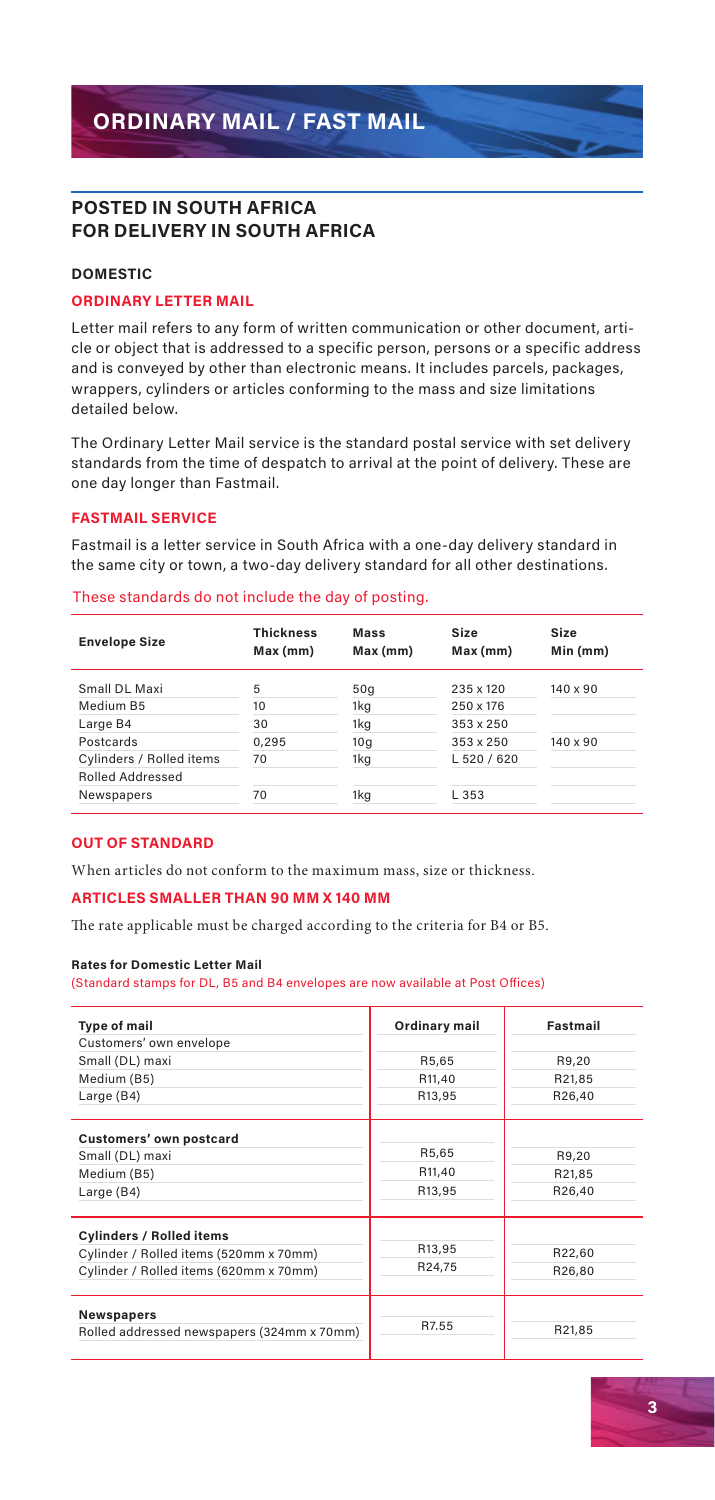#### **PAYMENT METHODS**

Mail will only be accepted if the official payment methods are used, e.g. postage stamps, postage-included envelopes and franking machine impressions approved by the Post Office.

#### **HANDING IN**

Franked mail may not be posted in street posting boxes, but must be handed in at designated Post Office counters or mail centres.

#### **INFORMATION**

Please contact your local Sales Division of the Post Office for information about posting methods and requirements.

#### **SEE BACK PAGE FOR CONTACT DETAILS.**

#### **\*LATE FEE**

A late fee of **R30,30** is charged for all mail accepted after closing time.

#### **RETURN POSTAL CHARGES**

Return Postal charges will be levied on all undelivered or returned postal articles.

#### **LETTER MEASURING INSTRUMENT**

Special measuring cards used to measure domestic letters in order to determine the postage payable are available at Post Office branches.

#### **POSITION OF ADDRESS ON ENVELOPE**

The address on an envelope must always be positioned parallel to the length (longer side) of the envelope.

## **POSTAGE INCLUDED ENVELOPES**

#### POSTAGE-INCLUDED ENVELOPES ARE AVAILABLE AT ALL POST OFFICE OUTLETS. THE RETAIL PRICE INCLUDES THE POSTAGE.

| <b>Type of envelope</b>                                                                                                                                         | Size                                                             | Price                                       |
|-----------------------------------------------------------------------------------------------------------------------------------------------------------------|------------------------------------------------------------------|---------------------------------------------|
| <b>Ordinary Mail Postage - Included Envelopes</b>                                                                                                               |                                                                  |                                             |
| C6 with and without window & self seal<br>DL maxi with and without window and self seal<br>B5 without window<br>C4 without window<br>Lettergram (Prefabricated) | 162mm x 114mm<br>235mm x 120mm<br>250mm x 176mm<br>324mm x 229mm | R6.05<br>R6.05<br>R13.05<br>R17.50<br>R5.95 |
| <b>Fastmail Postage-Included Envelopes</b>                                                                                                                      |                                                                  |                                             |
| DL maxi with and without window<br>B5 without window<br>B4 without window<br>C4 without window                                                                  | 235mm x 120mm<br>250mm x 176mm<br>353mm x 250mm<br>324mm x 229mm | R9.70<br>R23.50<br>R29.25<br>R27.45         |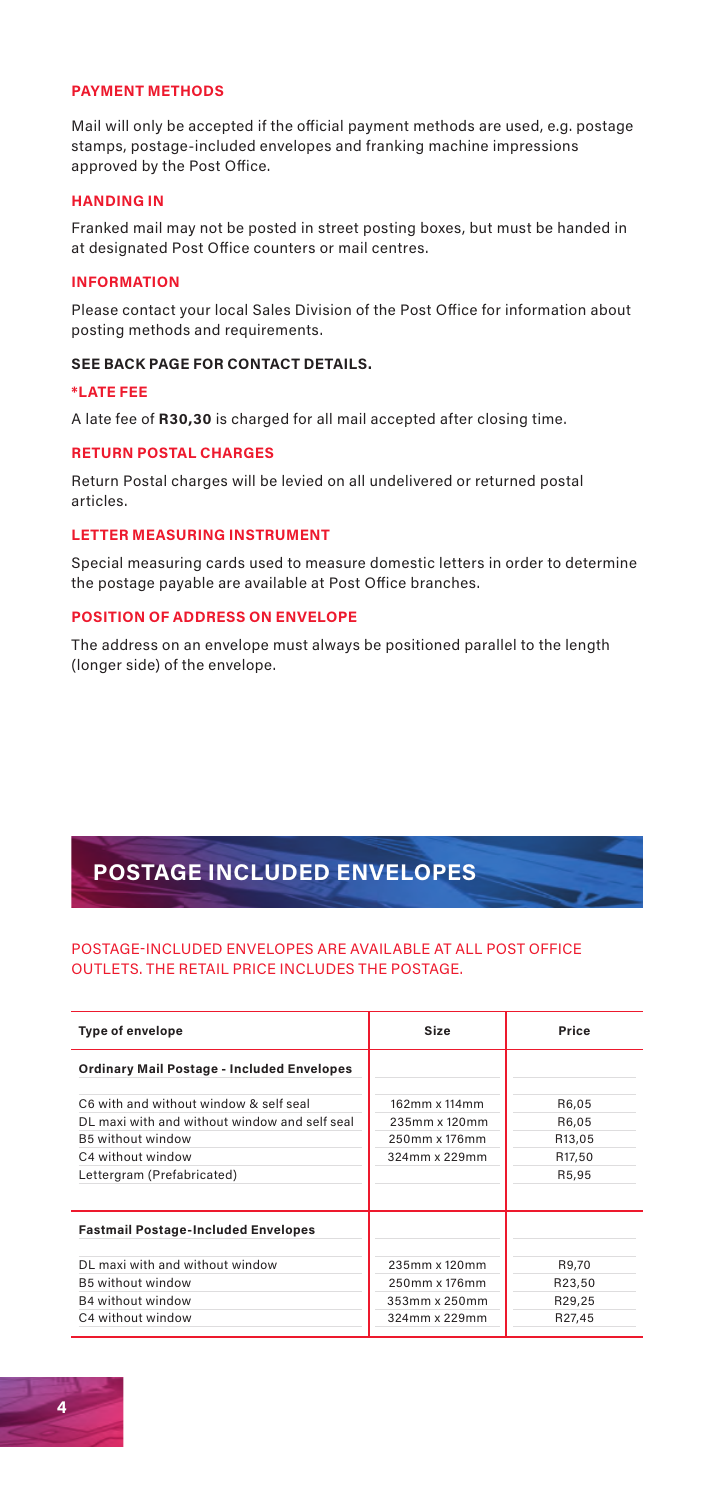#### **DISCOUNT ON POSTAGE-INCLUDED ENVELOPES**

| Volume          | <b>Discount</b>                       |
|-----------------|---------------------------------------|
|                 |                                       |
| $1 - 249$       | 0%                                    |
| $250 - 499$     | 1%                                    |
| $500 - 9999$    | 2%                                    |
| 10 000 - 19 999 | 3%                                    |
| 20 000 - 49 999 | 4%                                    |
| 50 000 and more | <b>Consult Regional Sales Manager</b> |

## **POSTCARDS**

Postcards are used to convey unenclosed messages and greetings. There are two types of postcard, i.e. postage-included postcards and ordinary postcards on which postage must be paid. The maximum size is 353mm x 250mm and the maximum mass is 10g. Items exceeding these dimensions must be posted at the applicable letter post postage rate.

#### **POSTCARDS MUST:**

- Be rectangular
- Be made of cardboard or paper stiff enough not to make mail handling difficult
- Bear the indication Postcard on the front (not compulsory for picture postcards)
- Have the right-hand half of the back reserved for the address, pre-payment and service instructions/labels

#### **POSTCARD POSTAGE AND POSTAGE-INCLUDED RATES**

| <b>Type of postcard</b>              | <b>Maximum size</b> | Price / Postage |
|--------------------------------------|---------------------|-----------------|
|                                      |                     |                 |
|                                      |                     |                 |
| Postage-included postcard            | 235 x 120mm         | R6.05           |
|                                      |                     |                 |
| Clients Own Postcard                 | DI.                 | R5.65           |
| (Postcard not included in the price) | <b>B5</b>           | R11,40          |
|                                      | <b>B4</b>           | R13,95          |
|                                      |                     |                 |
| Change-of-address postcard           |                     | R6,05           |
| (postage included in the price)      |                     |                 |
|                                      |                     |                 |

#### **DISCOUNT ON POSTCARDS**

#### (Discount is granted on large volumes of purchases of postcards.)

| Volume          | <b>Discount</b> |
|-----------------|-----------------|
|                 |                 |
| 5000 - 9999     | 1%              |
| 10 000 - 14 999 | 1.5%            |
| 15 000 - 19 999 | 2%              |
| 20 000 and more | 2.5%            |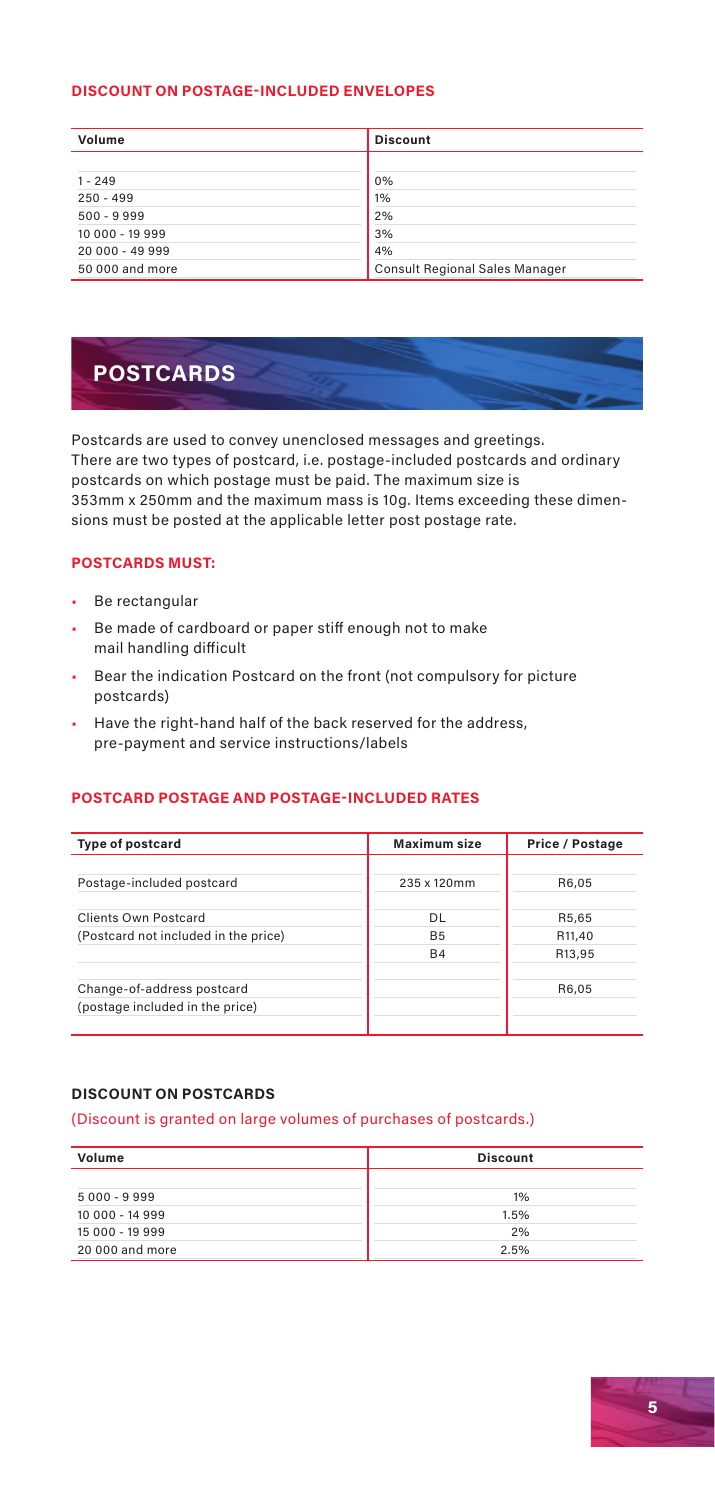## **DOMESTIC STAMP BOOKLETS AND ROLLS** (FOR STANDARD DOMESTIC LETTER POSTAGE)

#### **POSTED IN SOUTH AFRICA FOR DELIVERY IN SOUTH AFRICA**

Stamp booklets and stamp rolls are available at Post Offices. They can also be ordered at the Post Office Customer Contact Centre (Telemarketing) on (012) 401-7800 or 0860 080 080.

#### **PRICES OF STAMP BOOKLETS AND STAMP ROLLS**

| Item                            | Price    |
|---------------------------------|----------|
|                                 |          |
| Booklet of 10 stamps            | R56.60   |
| Boxes of 50 (500 stamps)        | R2830.75 |
| Boxes of 100 (1000 stamps)      | R5661.45 |
| Roll of 100 (100 stamps)        | R566.05  |
| Rolls of 100(5) (500 stamps)    | R2830.75 |
| Rolls of 100(10) (1 000 stamps) | R5661.45 |

#### **DISCOUNT IS GRANTED WHEN THE BELOW MENTIONED VOLUMES OF STAMP BOOKLETS OR ROLLS ARE BOUGHT.**

| Volume                         | <b>Discount</b> | Rate     |
|--------------------------------|-----------------|----------|
|                                |                 |          |
| Boxes of 50 (500 stamps)       | 2%              | R2774.15 |
| Boxes of 100 (1000 stamps)     | 5%              | R5378.40 |
| Rolls of 100(5) (500 stamps)   | 2%              | R2774.15 |
| Rolls of 100(10) (1000 stamps) | 5%              | R5378.40 |
|                                |                 |          |

## **PACKAGING PRODUCTS**

| Product                                                                        | <b>Dimensions / Size</b>                                                                                      | Rate                                                              |
|--------------------------------------------------------------------------------|---------------------------------------------------------------------------------------------------------------|-------------------------------------------------------------------|
| Box No 1<br>Box No 2<br>Box No 3<br>Jiffy bags Bubble wrap<br>Bubble wrap roll | 200mm x 180mm x 80mm<br>300mm x 230mm x 120mm<br>400mm x 230mm x 135mm<br>Eight different sizes<br>310mm x 5m | Contact your local Post<br>Office branch for the latest<br>prices |
| Mailing tube                                                                   | 70mm x 620mm x 1.5m                                                                                           |                                                                   |

## **FRANKING MACHINES**

#### **REMOTE METER-SETTING FRANKING MACHINES ARE POSTAGE METERS WHICH, AS THE NAME SUGGESTS, ARE RESET BY TELEPHONE, FAX OR MODEM.**

- To operate a franking system, customers must purchase a licence from the Post Office.
- The franking system also dates, seals and prints a return address and counts the envelopes
- Postage is purchased electronically without customers having to leave their premises
- Machine inspections are conveniently done on the customer's premises
- All mail franked by a franking machine must be franked at the specified published rate(s)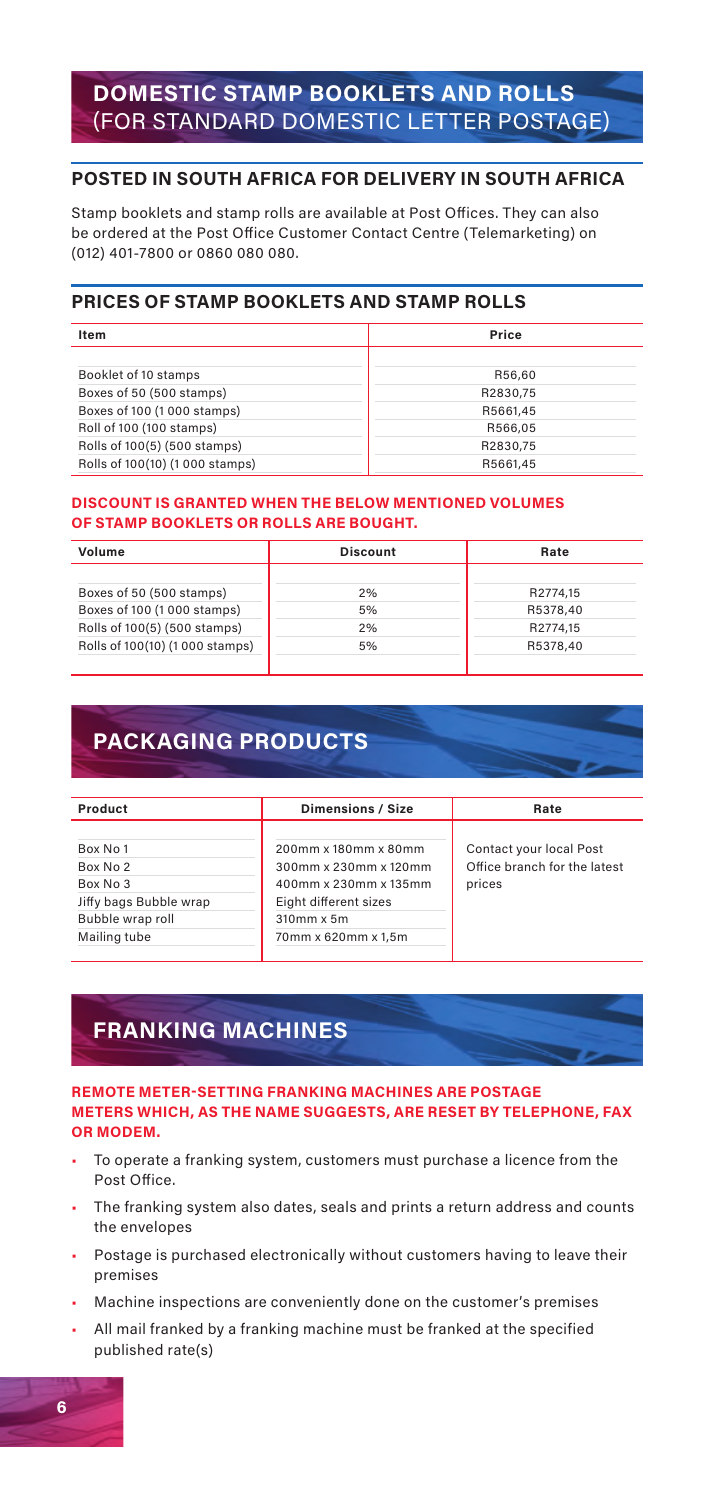#### **APPROVED SUPPLIERS**

Customers may only use franking machines supplied by the following suppliers:

| Supplier                          | <b>Telephone number</b> |
|-----------------------------------|-------------------------|
| Frama (Pty) Ltd                   | (011) 463 9042          |
| Hasler Business Systems (Pty) Ltd | (011) 787 5959          |
| PBSA (Pty) Ltd                    | (011) 516 9400/70       |
| Earlyworx 282 (Pty) Ltd           | (011) 886 0271          |
|                                   |                         |

#### **FRANKING MACHINE LICENCE FEES**

| <b>Service</b>                                      | Fee     |
|-----------------------------------------------------|---------|
|                                                     |         |
| New license                                         | R440.85 |
| Transfer of license                                 | R440.85 |
| Annual renewal                                      | R318,55 |
| Spoiled impression fee (per 100 or portion thereof) |         |
| Small DL maxi                                       | R50,25  |
| Medium B5                                           | R63,55  |
| Large B4                                            | R78,55  |

## **DOMESTIC REGISTERED LETTER (Insurance option suspended until further notice)**

- The Registered Letter with compensation option can be used for letters that require a signature on delivery, contain something of value, or important documents such as share certificates, passports or airline tickets which require tracking and tracing from acceptance to delivery
- A registered letter is electronically scanned, enabling it to be tracked and traced on its journey

throughout the postal system.

- Compensation is payable according to the cover that was used
- The compensation cover and Track and Trace facility are available only in the Republic of South Africa
- This service cannot be used with Speed Services Couriers or Parcels.

#### **THIS SERVICE IS AVAILABLE IN THREE ENVELOPE SIZES:**

| Envelope    | Size                |
|-------------|---------------------|
| Small (DL)  | 235mm x 120mm x 50g |
| Medium (B5) | 250mm x 176mm x 1kg |
| Large (B4)  | 353mm x 250mm x 1kg |

#### **BASIC SERVICE**

- Full domestic Track and Trace
- Free compensation for up to R100, (insurance suspended until further notice)
- Identification and signature on delivery
- Detailed proof of acceptance

#### **OPTIONS AVAILABLE IN THE SERVICE**

- Optional extra insurance up to R2000, (Insurance suspended until further notice)
- Proof of delivery
- Advice of delivery

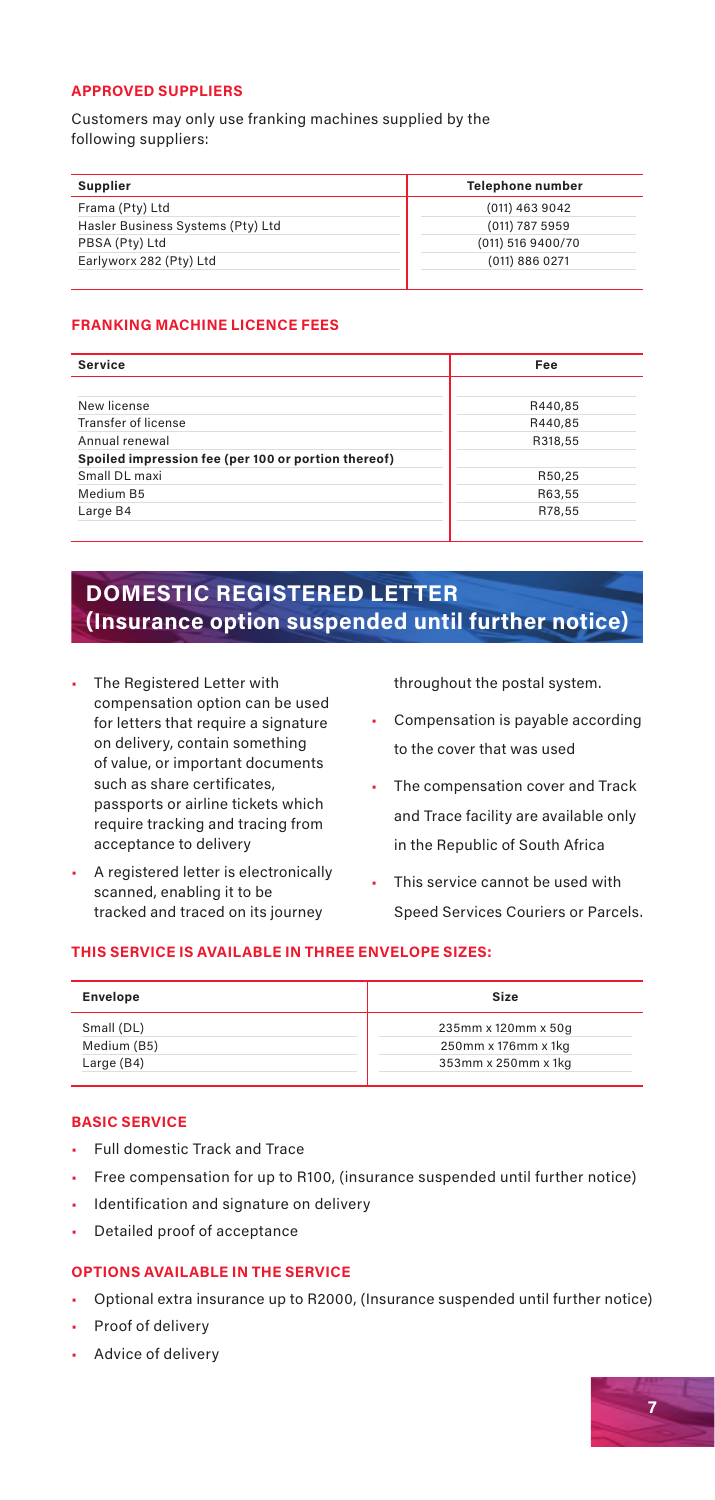#### **INFORMATION**

#### For further information, customers may contact their Regional Sales Manager.

#### **RATES FOR DOMESTIC REGISTERED LETTER, (Insurance suspended until further notice)**

| R39.70<br>Small (DL)<br>Medium (B5)<br>R45.40 | Size | <b>Postage and Service Fee Included</b> |  |  |
|-----------------------------------------------|------|-----------------------------------------|--|--|
|                                               |      |                                         |  |  |
|                                               |      |                                         |  |  |
|                                               |      |                                         |  |  |
| ** Large (B4)<br>R47.80                       |      |                                         |  |  |

| Insurance Option Suspended until further notice | Fee     |
|-------------------------------------------------|---------|
|                                                 |         |
| Compensation up to R100.00                      | Free    |
| Insurance up to R250.00                         | R27.75  |
| Up to R500.00                                   | R56.85  |
| Up to R1 000.00                                 | R114.30 |
| Up to R1500.00                                  | R170.10 |
| Up to R2 000.00                                 | R226.95 |

| <b>Other Registered Letter Products</b>           | Rate   |  |
|---------------------------------------------------|--------|--|
|                                                   |        |  |
| Postage included registered envelope              |        |  |
| (235 x120mm), tamper resistant                    | R43.90 |  |
| Postage included registered envelope:             |        |  |
| <b>Documents only</b>                             |        |  |
| DL 230 x 115mm, window                            | R40.55 |  |
| DL 230 x 115mm, non-window                        | R40.55 |  |
| Posted out of course fee                          | R71.60 |  |
| Detailed proof of acceptance (acceptance slip)    | Free   |  |
| Interception of registered letter                 | R26.40 |  |
| Proof of delivery of a recorded article           | R60.65 |  |
| Advice of delivery (AR card)                      | R12.30 |  |
| SMS tracking on recorded items - Premium no 32932 | R1.40  |  |
|                                                   |        |  |

#### **SURCHARGES**

- All underpaid and unpaid postal items (including franked items) received via E-BDN, Web Riposte and Postlink, will be surcharged double the postage shortage
- Permit and franking machine mail posted in street posting boxes will be surcharged double the published postage rate

## **MAILROOM MANAGEMENT**

This solution removes the administrative burden associated to facilitating your messages and merchandise (goods). It provides a tailor-made physical or digital on-site presence to facility optimal decision support for communication and logistics needs. Services of the onsite or virtual mailroom:

- Data cleaning
- Processing internal mail.
- Converting digital file to physical mail or physical mail to digital files.
- Processing of incoming or outgoing mail.
- Providing messenger service.
- Providing tailor-made notifications, data analytics reports and business intelligence.
- Training and consulting service on mail.
- Customs clearance for mail.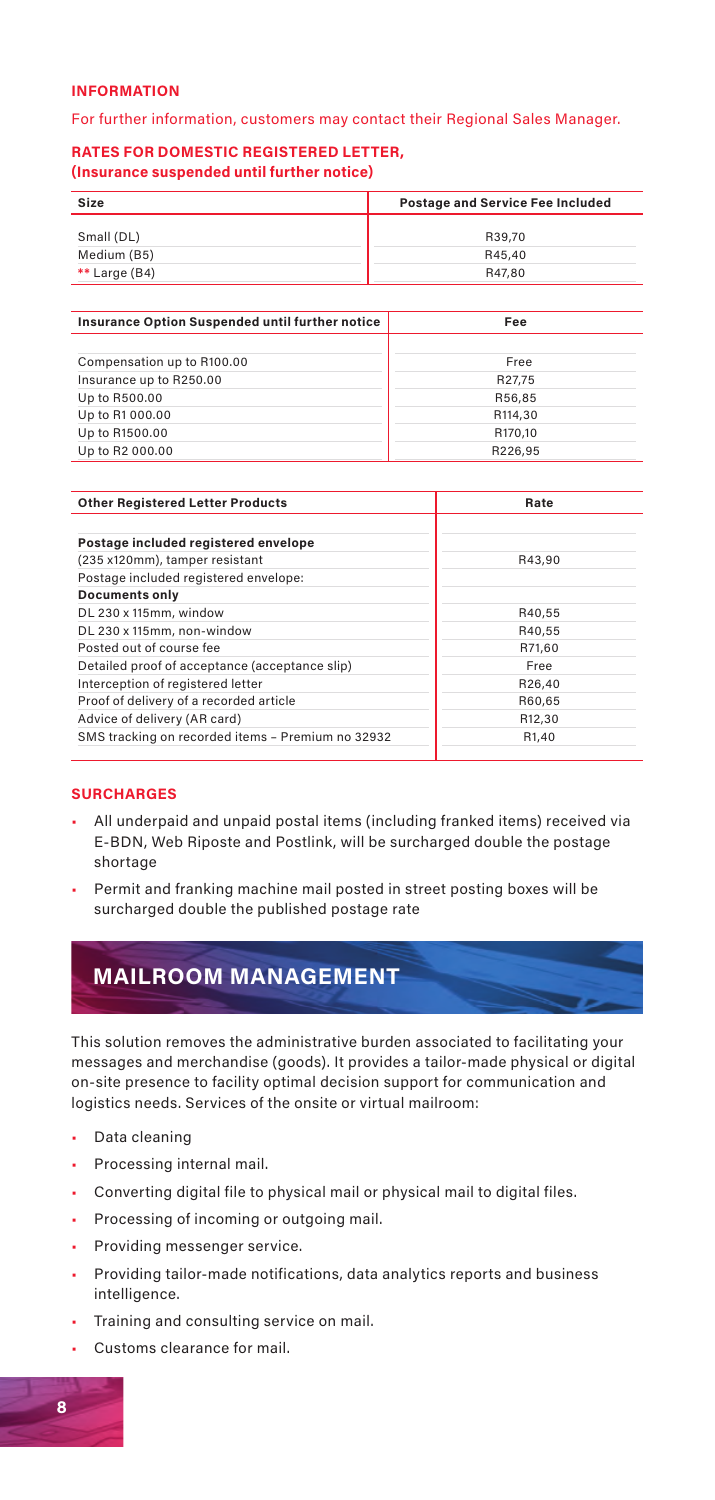#### **BUSINESS REPLY SERVICES (BRS)**

With the BRS, businesses can offer their customer or prospective customers the incentive to reply without having to pay postage.

#### **TWO OPTIONS ARE AVAILABLE: BUSINESSES MAY -**

- Enclose a pre-printed business reply postcard or envelope in their mailing (for samples of designs, they may contact the Regional Sales Office)
- Or advertise a specified Freepost address and BRS number to which customers may write (no postage stamp is required).

Businesses who use this service for the first time have to apply for the service on an application form. They also have to sign a BRS/ Freepost address license agreement available from their Regional Sales Office. A BRS license/ Freepost address license expires annually on 31 March. Existing customers also have to renew their licenses annually.

- Customers can apply for a BRS license at their Regional Sales Office
- The Client Services Officer can provide the specifications for this service
- Before a license can be issued, printer's proofs of the postcard or envelope should be submitted to the Regional Sales Manager for approval
- An annual license fee is payable in advance
- A licensee must deposit an amount that will cover the postage and service fee likely to accrue over six weeks
- BRS may be used with Fastmail
- All BRS users must have a private bag or a post office box to use this service

## **BUSINESS REPLY SERVICES**

| Service                       | Rate                                        |                                        |
|-------------------------------|---------------------------------------------|----------------------------------------|
| New licence                   | R403.35                                     |                                        |
| Annual renewal of licence     | R403.35                                     |                                        |
| <b>Envelope Size</b>          | Ordinary mail:<br>postage +<br>handling fee | Fastmail:<br>postage +<br>handling fee |
|                               |                                             |                                        |
| Small (DL)                    | R 6,05                                      | R 9.70                                 |
| Maxi Medium (B5)              | R11.60                                      | R22.60                                 |
| Large (B4)                    | R14.85                                      | R26.80                                 |
| Cylinder                      |                                             |                                        |
| - 520mm length 70mm thickness | R14.85                                      | R22.90                                 |
| - 620mm length 70mm thickness | R25.70                                      | R27.45                                 |
| Parcels (excluding postage)   | R11.55                                      | No Fastmail parcels                    |

#### **PRO RATA LICENCE FEE FOR BUSINESS REPLY SERVICE**

April/May/June: R403,35 / July/Aug/Sep: R302.50

Oct/Nov/Dec : R201,65 / Jan/Feb/March : R100,85

#### **DISCOUNT ON ITEM DELIVERED**

A discount based on the annual use (number of postal items handled each year by the Post Office and delivered to one license number of one BRS customer) applies and is calculated as follows:

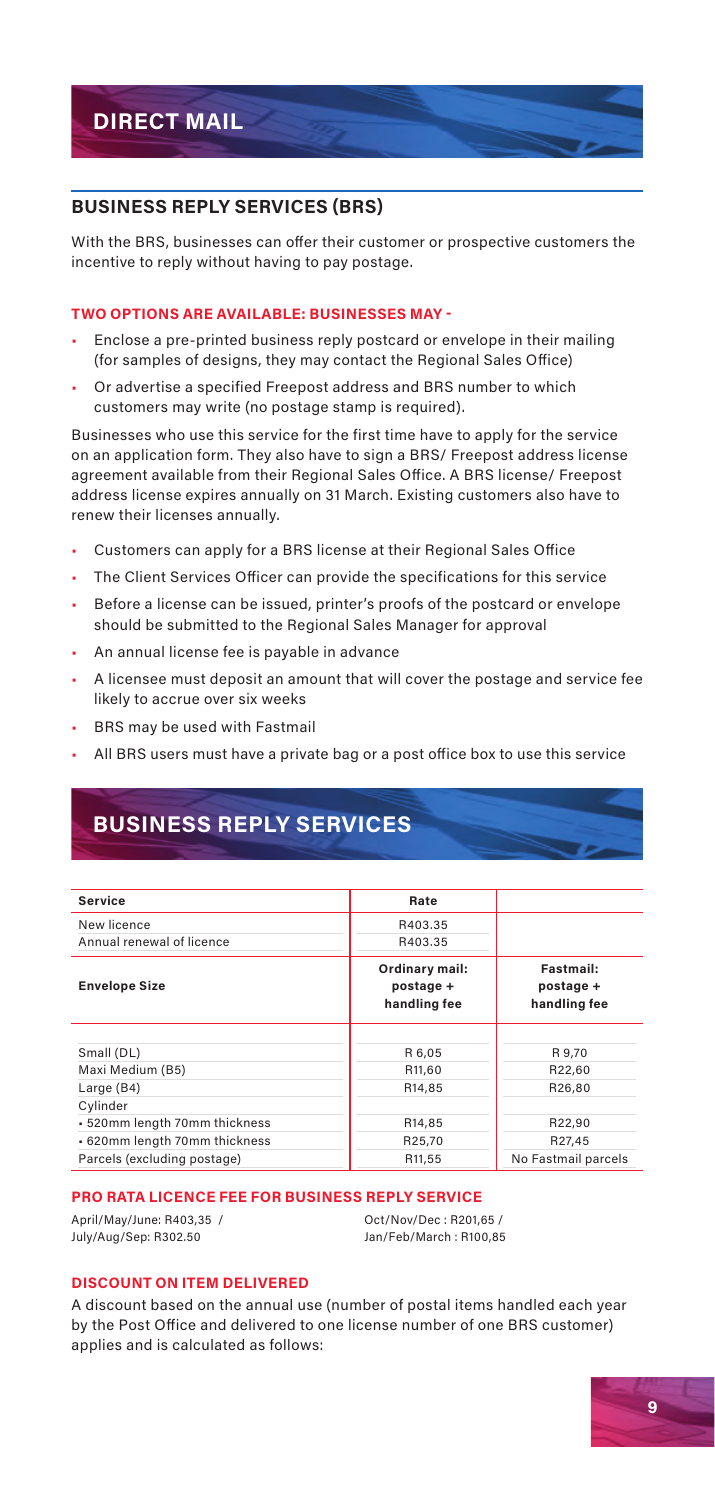| Discount per item | Number of BRS items delivered |
|-------------------|-------------------------------|
| 5c                | 5 000 to 10 000               |
| 10 <sub>c</sub>   | 10 001 to 20 000              |
| 10 <sub>c</sub>   | 20 001 to 30 000              |
| 10c               | 30 001 to 40 000              |
| 15 <sub>c</sub>   | 40 001 to 200 000             |
| 20c               | 200 001 to 400 000            |
| 25c               | 400 001 to 600 000            |
| 30c               | 600 001 to 800 000            |
| 35c               | 800 001 to 1 000 000          |
| 35 <sub>c</sub>   | 1,000,001 and above           |

#### **NOTE**

- No discount is given on fewer than 5 000 postal articles
- BRS rebates must be claimed within six months of the financial year end, i.e. 31st March
- Failing to do so will result in the customer forfeiting the rebate for the relevant year
- Contact your Regional Sales Office to arrange for a refund



The following options are available for local and national delivery: \* Private bags \* Postboxes \* Street delivery in selected areas (please enquire at your Regional Sales Office).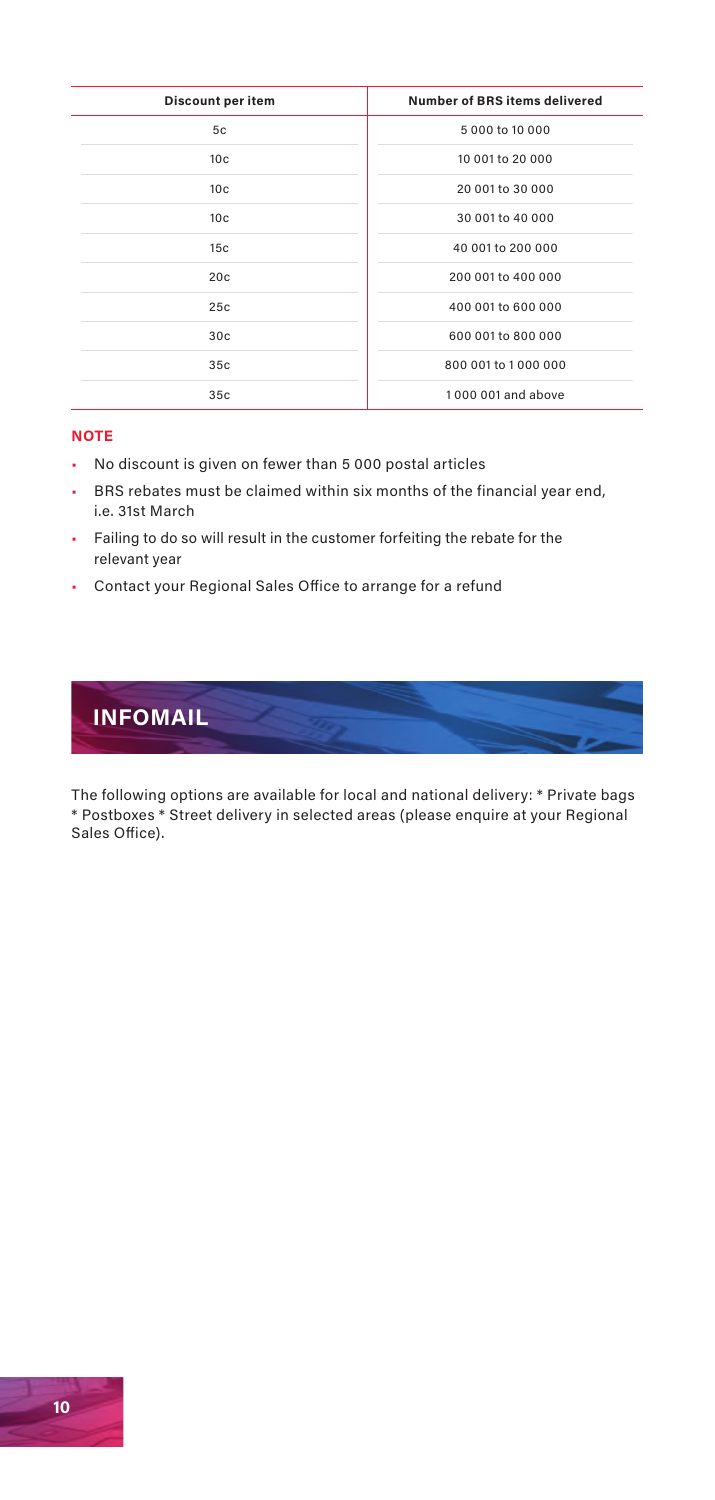#### **TYPES OF INFOMAIL**

| <b>Type</b>                    | <b>Description</b>                                                                                                                                                                   | <b>Dimensions</b>                                                                                                                                                       | Other<br>conditions                                                                                                                                                                                                          | <b>Delivery</b>                                                                                                    |
|--------------------------------|--------------------------------------------------------------------------------------------------------------------------------------------------------------------------------------|-------------------------------------------------------------------------------------------------------------------------------------------------------------------------|------------------------------------------------------------------------------------------------------------------------------------------------------------------------------------------------------------------------------|--------------------------------------------------------------------------------------------------------------------|
| Pamphlet                       | Unaddressed<br>information/<br>advertising<br>item compris-<br>ing one sheet<br>of paper.<br>Items can be<br>enveloped or<br>unenveloped.                                            | Unenveloped<br>B4 items<br>should be<br>folded to A5<br>size (210mm x<br>$148$ mm $)$<br>Enveloped<br>items should<br>be limited<br>to a DL size<br>(235mm)x<br>120mm). | If the infor-<br>mation in the<br>pamphlet is<br>of a sensitive<br>nature, the<br>pamphlet<br>must be<br>placed in an<br>envelope.<br>The articles<br>may be in<br>partially or<br>fully sealed<br>envelopes or<br>wrappers. | Local box<br>delivery<br>Local street<br>delivery<br>National box<br>delivery<br>National<br>street de-<br>livery. |
| <b>Brochure</b>                | Unenveloped,<br>unaddressed.<br>rolled or<br>folded<br>information/<br>advertising<br>item compris-<br>ing of more<br>than 1 page.<br>Also un-<br>addressed<br>promotional<br>DVD's. | May not be<br>bigger than<br>353mm x<br>250mm, may<br>not weigh<br>more than<br>200g and may<br>not be thicker<br>than 5mm.                                             | Rolled bro-<br>chures should<br>be tied to<br>facilitate han-<br>dling (rolled<br>not more than<br>30mm thick).                                                                                                              | Local box<br>delivery<br>Local street<br>delivery<br>National box<br>delivery<br>National<br>street de-<br>livery. |
| Community<br><b>Newspapers</b> | Unaddressed<br>newspaper.<br>Rolled or<br>folded item                                                                                                                                | May not be<br>longer than<br>353mm, not<br>weigh more<br>than 200g<br>and may not<br>be thicker<br>than 70mm<br>when rolled or<br>folded.                               | Newspapers<br>that are rolled<br>should be tied<br>to facilitate<br>handling.                                                                                                                                                | Local box<br>delivery<br>Local street<br>delivery<br>National box<br>delivery<br>National<br>street de-<br>livery. |
| <b>Trade sample</b>            | Unaddressed<br>sample of a<br>product.                                                                                                                                               | May not be<br>bigger than<br>353mm x<br>250mm x<br>30mm and<br>may not be<br>heavier than<br>200g.                                                                      | The trade<br>sample should<br>be packaged<br>in such a way<br>that it will not<br>damage any<br>other postal<br>articles or<br>injure any<br>Post Office<br>employee.                                                        | Local box<br>delivery<br>Local street<br>delivery<br>National box<br>delivery<br>National<br>street de-<br>livery. |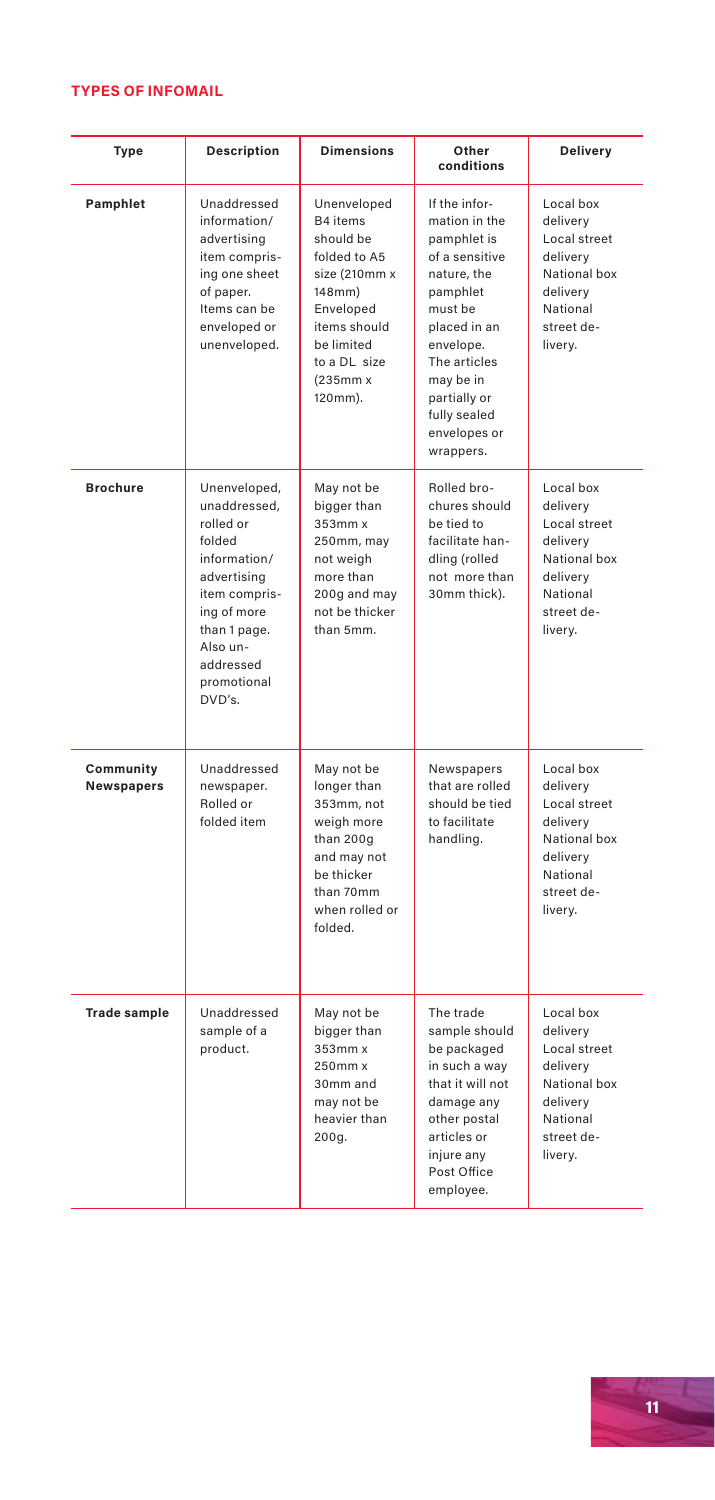#### **INFOMAIL RATES**

| <b>Type of mail</b>                              | <b>Rates</b> |  |
|--------------------------------------------------|--------------|--|
| <b>Pamphlets</b>                                 |              |  |
|                                                  |              |  |
| Unenveloped                                      |              |  |
| Local (in the same province)                     |              |  |
| Post Box or Private Bag                          | 0.32         |  |
| <b>Street Delivery</b>                           | 0,32         |  |
| National (between provinces)                     |              |  |
| Post Box or Private Bag                          | 0,40         |  |
| <b>Street Delivery</b>                           | 0,60         |  |
| <b>Enveloped (previously Household Circular)</b> |              |  |
| Local (in the same province)                     |              |  |
| Post Box or Private Bag                          | 0.50         |  |
| <b>Street Delivery</b>                           | 0,60         |  |
| National (between provinces)                     |              |  |
| Post Box or Private Bag                          | 0.60         |  |
| <b>Street Delivery</b>                           | 0,60         |  |
|                                                  |              |  |
| Brochures Local (in the same province)           |              |  |
| Post Box or Private Bag                          | 0,42         |  |
| <b>Street Delivery</b>                           | 0,42         |  |
| <b>National (between provinces)</b>              |              |  |
| Post Box or Private Bag                          | 0,50         |  |
| <b>Street Delivery</b>                           | 0,60         |  |
| Trade samples Local (in the same province)       |              |  |
| Post Box or Private Bag                          | 0,50         |  |
| <b>Street Delivery</b>                           | 0,50         |  |
|                                                  |              |  |
| National (between provinces)                     |              |  |
| Post Box or Private Bag                          | 0,60         |  |
| <b>Street Delivery</b>                           | 0.60         |  |
| Community newspapers (unaddressed)               |              |  |
| Local (in the same province)                     |              |  |
| Post Box or Private Bag                          | 0,50         |  |
| <b>Street Delivery</b>                           | 0,50         |  |
| National (between provinces)                     |              |  |
| Post Box or Private Bag                          | 0.50         |  |
|                                                  |              |  |
| <b>Street Delivery</b>                           | 0.64         |  |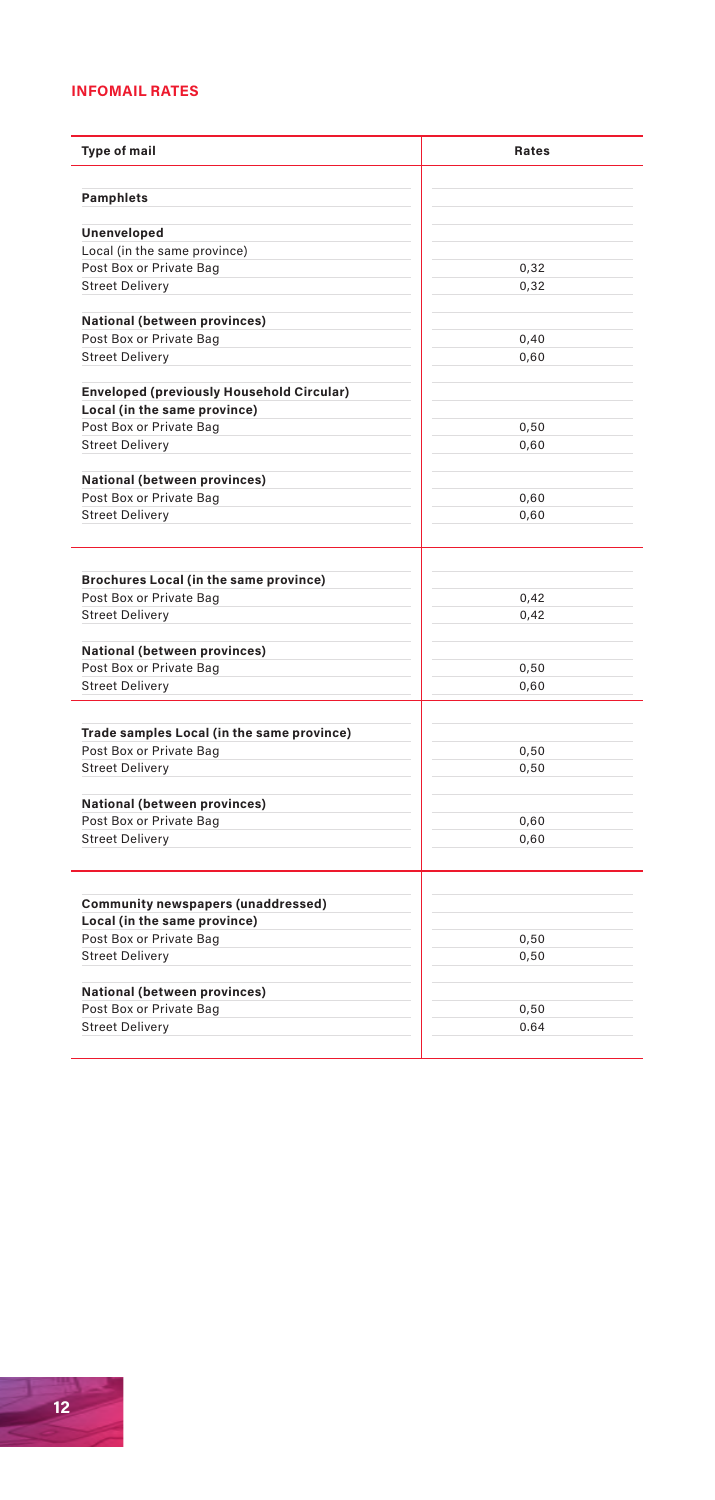## **RESPONSE MAIL**

**Response Mail** is addressed mail of which the content is exclusively of an advertising nature.

- Response mail are addressed items of which the content is exclusively of an advertising nature.
- There are no limit to the number of items mailed per size category.
- Response mail may not contain any additional items related to previous business with the addressee, such as invoices and/or statements, etc.
- The mail packs may contain a response device approved by SAPO, eg. BRS or Freepost.
- Regional Sales must approve a sample of the proposed Response Mail item before posting.
- A complete sample, together with the official approval, must be presented to SAPO at point of lodgement.
- The envelopes must reflect a 'Permit mail' insignia as a postage indicator only.
- Approvals are once off and valid for 24 hours.
- **NB:** For further information and clarification contact your Regional Sales Office.

## **MAGMAIL**

**MagMail** is a product specifically intended for the Publications industry.

- There are no limit to the number of items mailed per size category.
- The contents of Mag-mail items should include an addressed publication, magazine or newsletter consisting of news, opinions, illustrations, articles, editorials and advertising.
- Mag-mail items may too include the insertion of advertising inserts and/ or onserts (eg. Books, lipgloss or sunglasses), in an attempt to increase readership and subsequent subscriptions.
- All Mag-mail outer envelopes, flysheets or wrappers must bear the approved Mag-mail logo.
- Regional Sales must approve a sample of the proposed Mag-mail item before posting.
- A complete sample, together with the official approval, must be presented to SAPO at point of lodgement.
- The envelopes, wrappers or flysheets must reflect a 'Permit mail' insignia as a postage indicator only.
- Approvals are valid for 1 year (01 April to 31st March).
- **NB:** For further information and clarification contact your Regional Sales Office.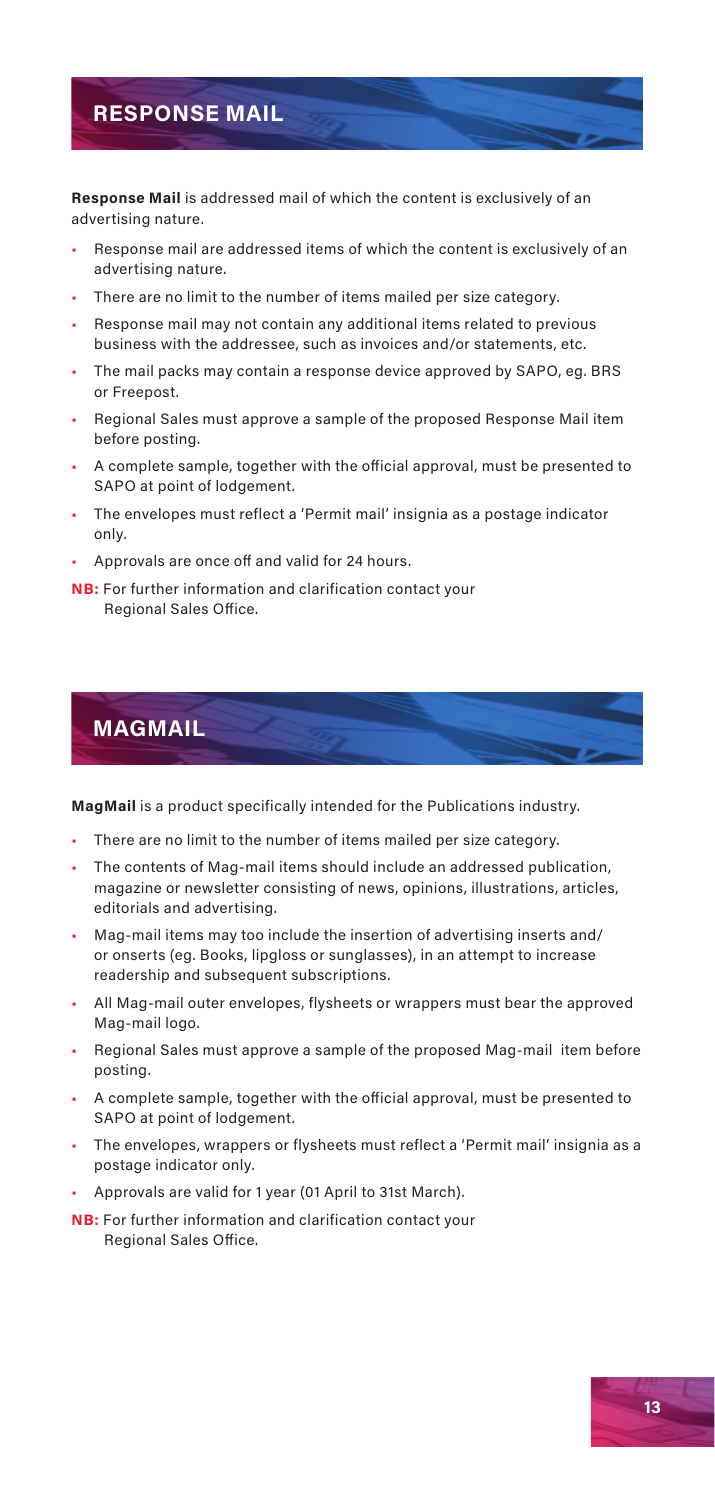#### **RATES FOR MAGMAIL AND RESPONSE MAIL**

| <b>Type of mail: Addressed Direct Mail</b>     | Ordinary mail |
|------------------------------------------------|---------------|
|                                                |               |
| <b>MAGMAIL (BULK MAIL ONLY)</b>                |               |
|                                                |               |
| Small (DL) maxi                                | R4.65         |
| Medium (B5)                                    | R8.30         |
| Large (B4)                                     | R12,05        |
|                                                |               |
| Note                                           |               |
| Approval from the Regional Sales Office is     |               |
| required for Magmail.                          |               |
| Please address enquiries about this product to |               |
| the Regional Sales Office.                     |               |
|                                                |               |
| <b>RESPONSE MAIL (Bulk mail only)</b>          |               |
|                                                |               |
| Small (DL) maxi                                | R4.75         |
| Medium (B5)                                    | R8,35         |
| Large (B4)                                     | R12,20        |
|                                                |               |
| Note                                           |               |
| Approval from the Regional Sales Office is     |               |
| required for response mail.                    |               |
| Please address enquiries about this product to |               |
| the Regional Sales Office.                     |               |
|                                                |               |

## **DOMESTIC PARCEL SERVICE**

#### **ORDINARY PARCEL**

An Ordinary parcel is any postal item that is bigger than 353 x 250 x 30mm and/ or weighs more than 1kg. The maximum length is 1m and the length plus girth may not be more than 2m. The domestic counter-to-counter parcel service (ordinary parcel) is the most economical way to send a parcel, and is available at any Post Office in the country.

#### **VOLUMETRIC MASS**

Fees are based on the greater of the actual mass or the volumetric mass (i.e. Length by width by height (cm) divided by 5000) are charged for non-documents (parcels)

#### **VALUE -ADDED PARCEL SERVICE, (Insurance suspended until further notice)**

Insurance is available at a rate of 3% of the declared value to a maximum of R5 000 with a minimum of R5.35 per parcel.

**NB:** Please insure all parcels that contain valuable items. Where parcels are not insured, only postage will be refunded if the items were to be lost / damaged.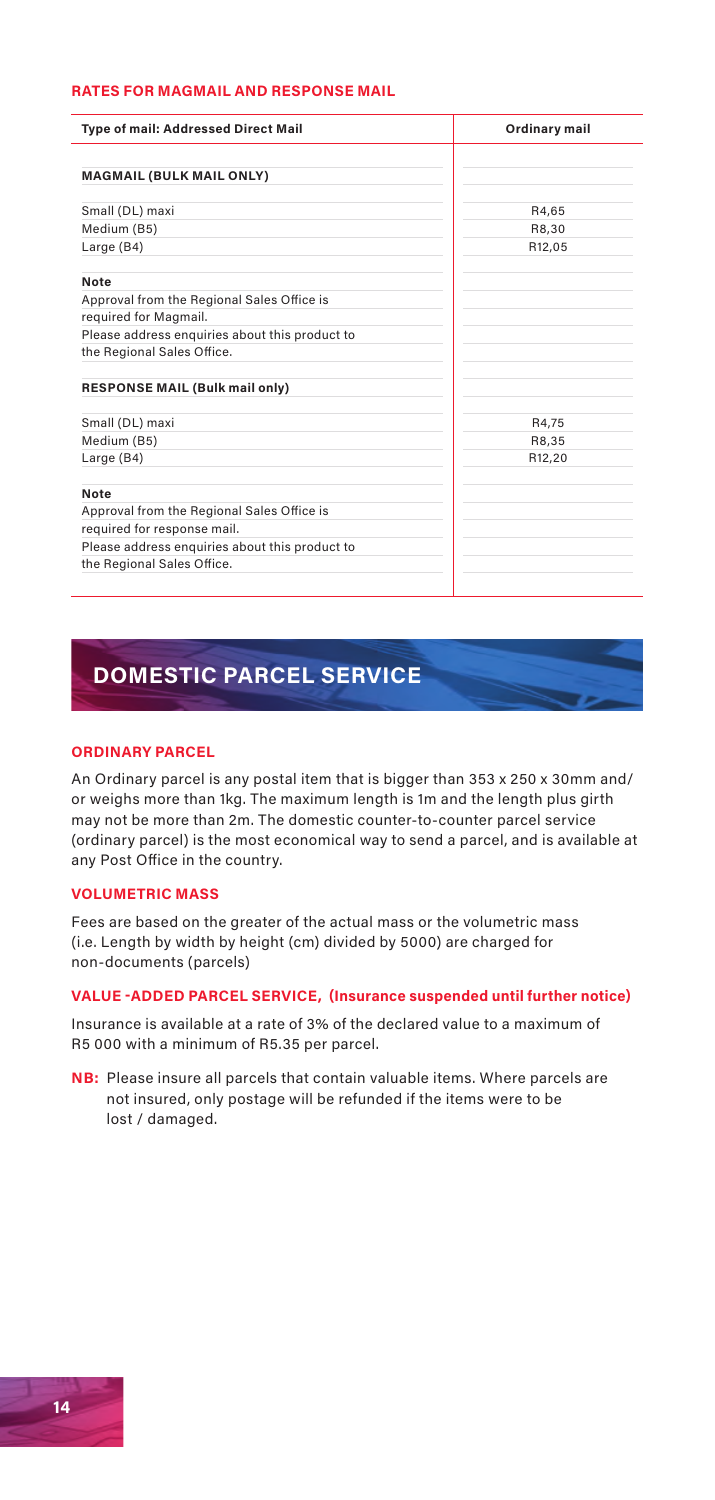#### **CASH ON DELIVERY (COD)**

The COD option provides for money to be collected for the parcel on the customer's behalf. \*Cash on delivery (COD) charges on each item will be deducted from the Trade Charge amount before payment is made to the sender.

#### **DOMESTIC PARCEL RATES (non regulated tariffs subject to change)**

| Product                                                             | Rate                                                                       |
|---------------------------------------------------------------------|----------------------------------------------------------------------------|
| Ordinary parcel (counter to counter)                                | R70,90 for the first kg<br>R9,55 for each additional kg or part<br>of a kg |
| *Cash-on-delivery (COD) charges (in addition<br>to the parcel rate) | R28,20 per parcel                                                          |
| Intercepting a parcel                                               | R44,05 per parcel                                                          |
| Reducing or increasing the trade charge on<br>a parcel              | R35,90 per parcel                                                          |

## **INTERNATIONAL MAIL**

International letter and parcel services are available worldwide, either by airmail or by surface mail.

#### **TYPES OF INTERNATIONAL MAIL**

| Type                               | <b>Description</b>                                                                                                                                                                                                            |
|------------------------------------|-------------------------------------------------------------------------------------------------------------------------------------------------------------------------------------------------------------------------------|
| Aerograms                          | Special prepaid airmail letters consisting of one lightweight folded<br>sheet of paper that can be sealed. No enclosures are permitted.                                                                                       |
| Postcards                          | Cards used to post unenclosed messages and greetings.                                                                                                                                                                         |
| Small letters                      | Private and business letters up to 50g and no bigger than<br>120 x 235 x 5mm.                                                                                                                                                 |
| Medium letters                     | Private and business letters up to 250g and no bigger than<br>250 x 176 x 10mm.                                                                                                                                               |
| Large letters                      | Private and business letters up to 300g and no bigger than<br>353 x 250 x 30mm.                                                                                                                                               |
| Small packets                      | For small quantities of low-mass goods under 2kg at a lower rate and<br>with simpler customs declarations than for parcels.                                                                                                   |
| Parcels                            | Used to post goods and material up to 30kg. The maximum mass<br>differs from country to country.                                                                                                                              |
| Registered mail                    | A separately streamed service with added security for letter post<br>items.                                                                                                                                                   |
| Directpublisher's<br>Bags (M Bags) | Bags used for airmail or surface mail transport of printed matter to the<br>same addressee at the same address.<br>A minimum rate for 5kg applies to each bag. The mass of each item in<br>the bag must not be more than 2kg. |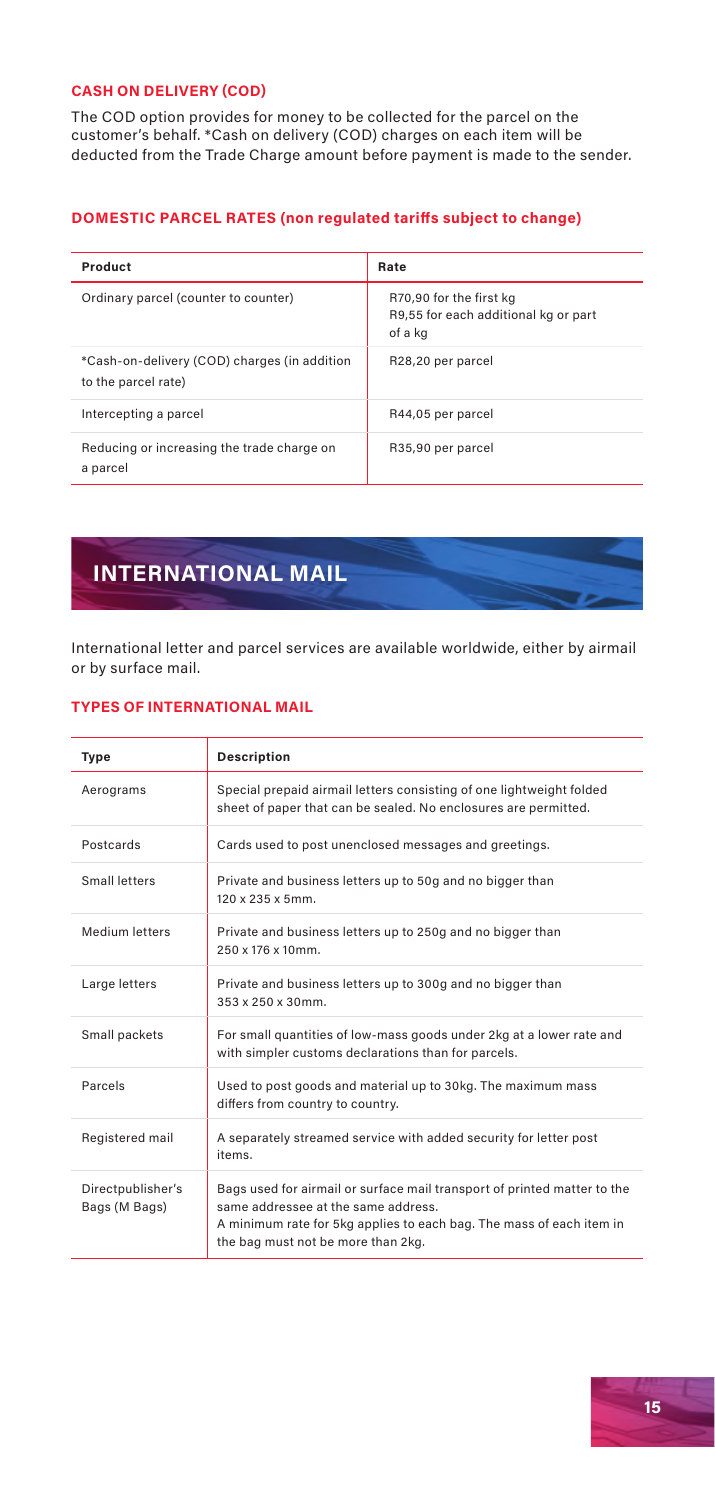#### **VALUE-ADDED INTERNATIONAL MAIL SERVICES**

Value-added options include express delivery, registration, insurance and advice-of-delivery (AR). As these add-on services are not available to all countries or for some categories of mail, enquiries should be made at Post Office branches to find out if they are available in each case. Insured and registered items must be posted at Post Office counters and not in street post boxes. For insured items, the tellers must check the maximum insured amount allowed to the country of destination on the point of sale system as this differs from country to country.

#### **INTERNATIONAL REPLY COUPONS**

The international reply coupon service enables customers to pre-pay the postage on a reply from a correspondent abroad. Coupons sent abroad may be exchanged for one or more postage stamps representing the minimum postage to be pre-paid on an airmail letter. The coupons cost **R44,70** and are available at Post Office branches.

#### **REGISTRATION**

Letters and small packets may be registered but not insured in the international mail service.

#### **CUSTOMS AND EXCHANGE CONTROL**

#### **EXCHANGE CONTROL REGULATIONS**

Exchange control regulations apply equally to postal items as they do to other exports. Generally, items worth more than R1 000,00 require specific export documents to be completed. Details are available at post office branches.

#### **CUSTOMS DECLARATIONS**

The type and extent of customs declarations are regulated by the statutes of the Universal Postal Union and the requirements of destination countries. The following are basic requirements for the various categories of mail.

| Article/contents category                                                                                      | <b>Customs documentation</b>                                                                     |
|----------------------------------------------------------------------------------------------------------------|--------------------------------------------------------------------------------------------------|
| Letters and small packets: Letters not con-<br>taining merchandise, aerograms, greeting<br>cards and postcards | No customs documentation is required.                                                            |
| Small packets weighing up to 2kg with<br>contents worth less than B2 000                                       | Attach a fully completed CN22 green<br>customs sticker.                                          |
| Small packets up to 2 kg with contents worth<br>more than B2,000                                               | Attach customs forms appropriate to the<br>country of destination. Consult the list<br>overleaf. |
| <b>Parcels</b><br>All parcels                                                                                  | CN23, CP71 or PP4 as required fo<br>individual destinations. Consult the list<br>overleaf.       |
| Direct publisher's bags (M bags)<br>Up to R2 000                                                               | Attach a fully completed CN22 sticker.                                                           |
| More than B2,000                                                                                               | Attach CN22 and CN23 or PP4 as required<br>by individual destinations.                           |

#### **INSURANCE (suspended until further notice)**

Letter post products – aerograms, postcards, letters, small packets, and M-Bags cannot be insured. These products can be registered, in which case a maximum amount of 30 SDR (Special Drawing Rights) is payable in the event of loss or damage.

The indemnity is payable to the sender, who may waive his rights in favour of the addressee. Claims for consequential losses or loss of profits will not be considered.

Claims in respect of ordinary letters will not be entertained.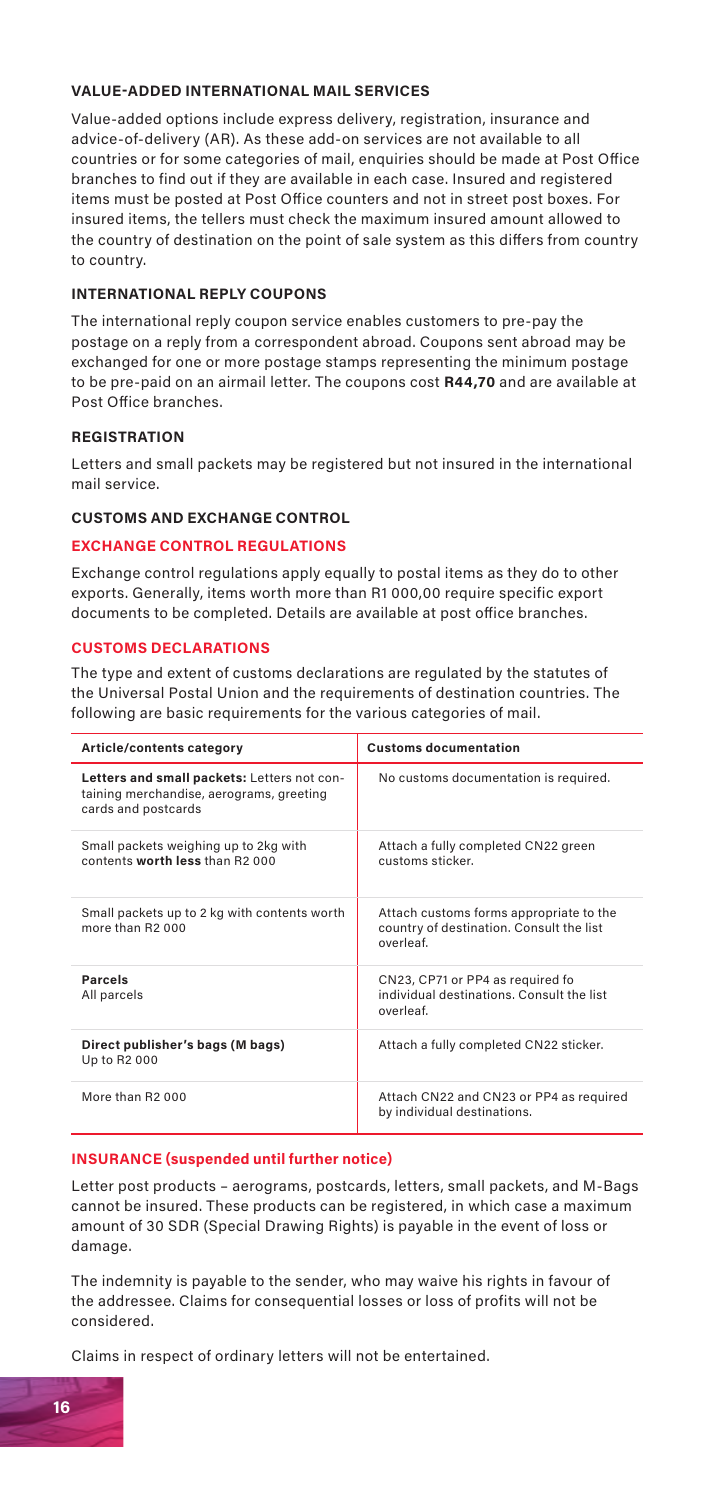| í                                                                                                                                              |  |
|------------------------------------------------------------------------------------------------------------------------------------------------|--|
|                                                                                                                                                |  |
|                                                                                                                                                |  |
| ۰<br>r                                                                                                                                         |  |
| п                                                                                                                                              |  |
| <b>Contract Contract Contract Contract Contract Contract Contract Contract Contract Contract Contract Contract C</b><br><b>Service Service</b> |  |
| ī                                                                                                                                              |  |
| ı<br>١                                                                                                                                         |  |
|                                                                                                                                                |  |
| п                                                                                                                                              |  |
| п                                                                                                                                              |  |
|                                                                                                                                                |  |
| <b>Contract Contract Contract Contract Contract Contract Contract Contract Contract Contract Contract Contract C</b>                           |  |
|                                                                                                                                                |  |
|                                                                                                                                                |  |

| Category                             | Airmail          |                      |                     | Surface Mail         | Maximum Size                      | Maximum Thickness                                                              | Minimum Mass | Maximum<br>Mass |
|--------------------------------------|------------------|----------------------|---------------------|----------------------|-----------------------------------|--------------------------------------------------------------------------------|--------------|-----------------|
|                                      | #Southern Africa | Rest of the<br>World | #Southern<br>Africa | World<br>Rest of the |                                   |                                                                                |              |                 |
| Aerograms (per item)                 | R8,50            | R8,50                | $\frac{1}{2}$       |                      | N/A 120 x 235mm                   | No enclosures permitted                                                        |              | 10g             |
| Postcards (per item)                 | R11,50           | R11,50               | R7,00               |                      | R7,00   120 x 235mm               | Must not be enveloped                                                          |              | 10g             |
| Small letters (per item)             | R10,35           | R13,40               | R8,70               |                      | R11,35   120 x 235mm              | 5 <sub>mm</sub>                                                                |              | 50g             |
| Medium letters (per item)            | R37,60           | R45,40               | R30,30              |                      | R34.20 250 x 176mm                | 10 <sub>mm</sub>                                                               |              | 250g            |
| Large letters (per item)             | R58,35           | R76,90               | R47,70              |                      | R51,30 353 x 250mm                | 30 <sub>mm</sub>                                                               |              | 300g            |
| Small packets (per 100 g)            | R33,05           | R58,20               | R25,55              |                      | dimension may not exceed 600mm.** | R29,25 Length, width and depth combined may not exceed 900mm, and the greatest |              | 2kg             |
| Direct publishers bags (per kg)      | R125,60          | R359,40              | R62,65              |                      | may not exceed 1,05m              | R60,85 Length + girth may not exceed 2m, maximum length                        | 5kg***       | 20kg            |
| Registration fee (per item)          | R53,80           | R53,80               | R53,80              | $\frac{1}{2}$        |                                   |                                                                                |              |                 |
| Express delivery fee (peritem)/M-Bag | R60,85           | R60,85               | R60,85              | R60,85               |                                   |                                                                                |              |                 |
| International reply coupon           | R44,70           | R44,70               | R44,70              | R44,70               |                                   |                                                                                |              |                 |

## registered. registered.

- Enquire at your Local Post Office for details of any service suspensions. \* Enquire at your Local Post Office for details of any service suspensions.
- # Angola, Botswana, Burundi, Comoros, Congo (DRC), Congo (Peoples Rep), Gabon, Angola, Botswana, Burundi, Comoros, Congo (DRC), Congo (Peoples Rep), Gabon, Kenya, Lesotho, Madagascar, Malawi, Mauritius, Mozambique, Namibia, Reunion, Kenya, Lesotho, Madagascar, Malawi, Mauritius, Mozambique, Namibia, Reunion, Rwanda, Seychelles, eSwatini, Tanzania, Uganda, Zambia and Zimbabwe. Rwanda, Seychelles, eSwatini, Tanzania, Uganda, Zambia and Zimbabwe. ŧ
	- If in roll form, length plus twice the diameter may not exceed 1040mm, and the  $\ast\ast$  If in roll form, length plus twice the diameter may not exceed 1 040mm, and the greatest dimension may not exceed 900mm. greatest dimension may not exceed 900mm.  $* *$
- \*\*\* A minimum price for 5kg applies. \*\*\* A minimum price for 5kg applies.
- \* Registered surface mail service from RSA to Rest of the World has been terminated. Registered surface mail service from RSA to Rest of the World has been terminated.  $\ast$

exception of Lesotho, Swaziland (now known as Eswatini), Mozambique and Botswana exception of Lesotho, Swaziland (now known as Eswatini), Mozambique and Botswana n the 2019/20 control period. Only Airmail service will be offered. in the 2019/20 control period. Only Airmail service will be offered.

NB: Surface Mail has also been discontinued for Brazil and Canada in the 2021/22 **NB:** Surface Mail has also been discontinued for Brazil and Canada in the 2021/22 control period. control period. NOTE 3: Outbound Surface Mail destined to New Zealand has been discontinued as per **NOTE 3:** Outbound Surface Mail destined to New Zealand has been discontinued as per the Universal Postal Union (UPU) circular notice, no. 137, dated 01 October 2018. Only the Universal Postal Union (UPU) circular notice, no. 137, dated 01 October 2018. Only airmail service will be offered. airmail service will be offered.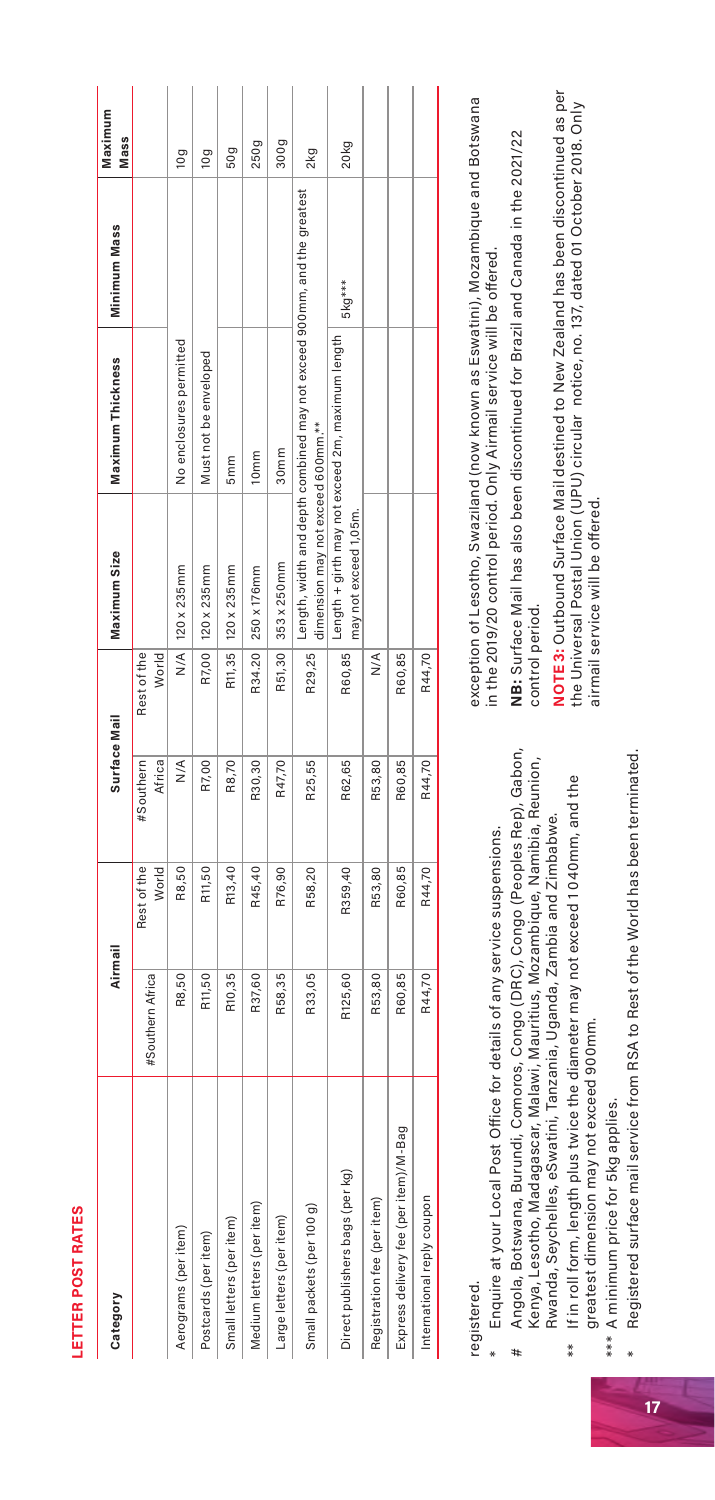#### **PARCEL RATES (ALL PRICES SHOWN IN RANDS)**

|        | <b>PARCEL</b><br><b>CHARGING ZONE</b>                                                                                                                                                                                |                    | <b>AIR MAIL</b>                             |                    | <b>SURFACE MAIL</b>                         |
|--------|----------------------------------------------------------------------------------------------------------------------------------------------------------------------------------------------------------------------|--------------------|---------------------------------------------|--------------------|---------------------------------------------|
|        | Zone<br>coverage #                                                                                                                                                                                                   | Rate per<br>parcel | Plus rate<br>per 100g<br>or part<br>thereof | Rate per<br>parcel | Plus rate<br>per 100g<br>or part<br>thereof |
| Zone A | Botswana,<br>Comoros,<br>Kenya, Na-<br>mibia,<br>Seychelles,<br>eSwatini,<br>Ascension<br>and St Hel-<br>ena.                                                                                                        | R211.90            | R6.45                                       | R201.15            | R2,65                                       |
| Zone B | Angola, Le-<br>sotho, Mada-<br>gascar,<br>Mozambique,<br>Réunion,<br>Rwanda,<br>Uganda,<br>Zambia and<br>Zimbabwe.                                                                                                   | R312,50            | R8,10                                       | R312,50            | R5,00                                       |
| Zone C | Northern Africa<br>and the Middle<br>East.<br>Major desti-<br>nations in this<br>zone include<br>Israel, Nigeria<br>and Ghana.                                                                                       | R312,50            | R29,30                                      | R290,85            | R8,10                                       |
| Zone D | Europe, Rus-<br>sian Federation<br>and<br>former USSR<br>states.<br>Maior desti-<br>nations in this<br>zone include<br>Austria,<br>Germany, Great<br>Britain, France,<br>Italy, Neth-<br>erlands and<br>Switzerland. | R323,30            | R26,70                                      | R305,15            | R5,65                                       |
| Zone E | Americas and<br>the Caribbean<br>(except<br>Canada).<br>Major desti-<br>nations in this<br>zone include<br>the United<br>States of<br>America.                                                                       | R240,45            | R41,70                                      | R240,45            | R9,05                                       |
| Zone F | Asia Pacific and<br>Canada.<br>Major desti-<br>nations in this<br>zone include<br>Australia,<br>Canada, China,<br>Japan and<br>New Zealand.                                                                          | R229,70            | R37,20                                      | R224,65            | R5,65                                       |

# An expanded list of the countries and their charging zones is provided overleaf together with information about customs documentation required for those countries. Information about countries not listed can be obtained from your local Post Office.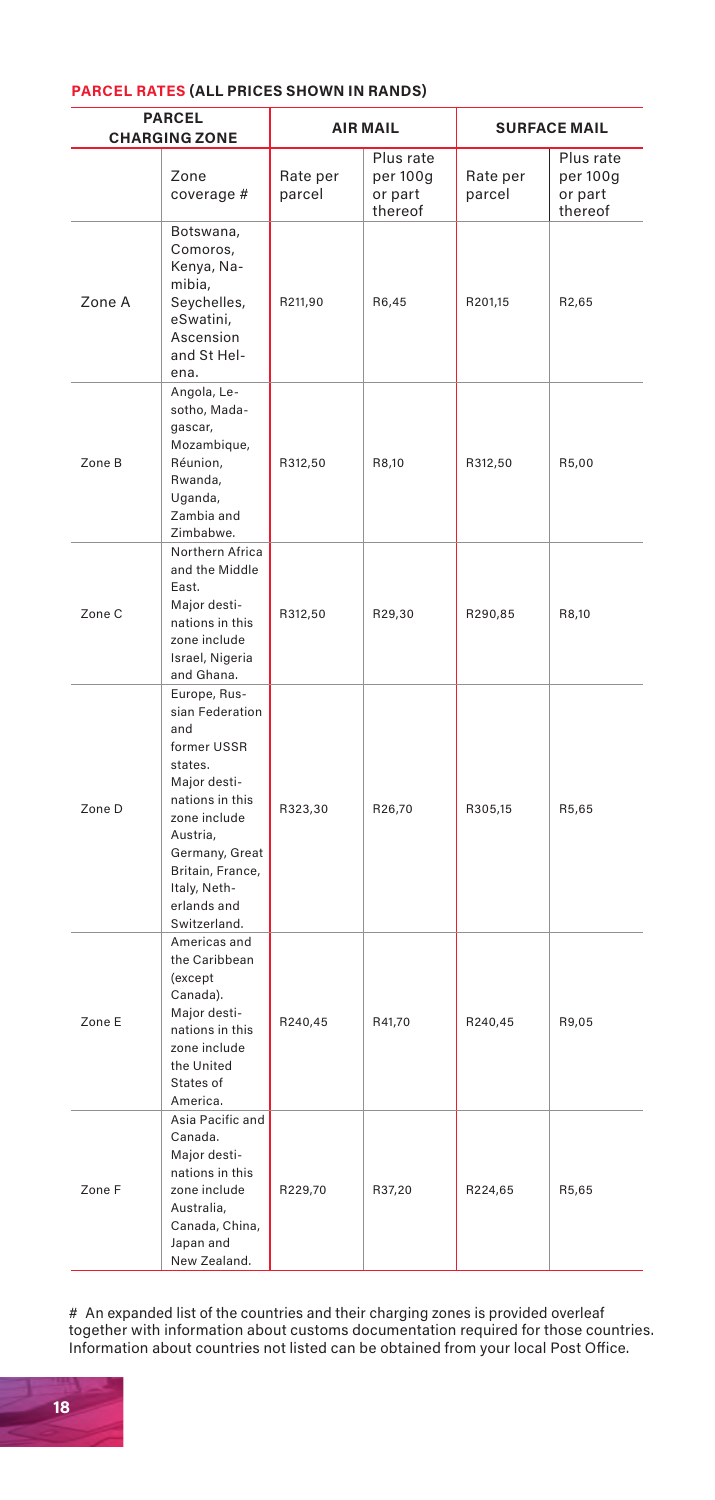#### **MAXIMUM DIMENSIONS**

The length and girth may not be more than 2 metres and the maximum length not more than 1 metre.

#### **INSURANCE (suspended until further notice)**

Parcels can be insured to certain countries. The maximum insured value differs from country to country and details can be obtained from your local post office. Indemnity is paid on ordinary parcels that are lost or damaged.

The amount payable is 40 SDR per parcel plus 4,50 SDR per kg. The postage is also refundable. The indemnity amount may not exceed the actual value of the parcel. The indemnity is payable to the sender, who may waive his rights in favour of the addressee. Claims for consequential losses or loss of profits will not be considered.

#### **CUSTOMS CLEARANCE (HANDLING FEE)**

A customs clearance fee of R67,60 is charged on all incoming parcels and R34,90 on all other postal items. This fee is charged by the Post Office to cover costs incurred in clearing the parcel/postal item on behalf of the addressee.

This fee is levied over and above any customs duties, VAT, etc charged by SARS or any other entities and is levied even if no other charges are due.

#### **MORE DETAILS**

Please enquire at your local Post Office for more details about any service suspensions.

#### **CHARGING ZONES FOR LETTERS, PARCELS AND CUSTOMS DOCUMENTATION REQUIREMENTS:**

• Parcels – CN23

• Letter-CN22

| Country         | Zones      |              | Country              | Zones      |   |
|-----------------|------------|--------------|----------------------|------------|---|
|                 |            |              |                      |            |   |
| Afghanistan     | <b>ROW</b> | F            | Central Africa       | ROW        | C |
| Algeria         | <b>ROW</b> | Ċ            | Chad                 | <b>ROW</b> | Ċ |
| Albania         | <b>ROW</b> | D            | Chile                | ROW        | F |
| Angola          | SA         | <sub>R</sub> | China Peo. Rep.      | ROW        | E |
| Andorra         | <b>ROW</b> | D            | Colombia             | <b>ROW</b> | F |
| Antigua/Bar     | <b>ROW</b> | F            | Comoros              | <b>SA</b>  | А |
| Armenia         | <b>ROW</b> | D            | Congo (DRC)          | SA         | Ċ |
| Argentina       | <b>ROW</b> | F            | Congo (PR)           | SA         | Ċ |
| Ascension       | <b>ROW</b> | A            | Costa Rica           | <b>ROW</b> | F |
| Austria         | <b>ROW</b> | D            | Croatia              | ROW        | D |
| Australia       | <b>ROW</b> | F            | Cuba                 | ROW        | F |
| Azerbaijan      | <b>ROW</b> | D            | Cyprus               | ROW        | D |
| Azores          | <b>ROW</b> | D            | Czech Rep            | ROW        | D |
| <b>Bahamas</b>  | <b>ROW</b> | F            | Denmark              | ROW        | D |
| Bahrain         | <b>ROW</b> | Ċ            | Diibouti             | <b>ROW</b> | C |
| Bangladesh      | <b>ROW</b> | F            | Dodecanese Is.       | ROW        | D |
| <b>Barbados</b> | <b>ROW</b> | E            | Dominica             | ROW        | F |
| <b>Belize</b>   | <b>ROW</b> | F            | Dominican Rep.       | <b>ROW</b> | F |
| Belgium         | <b>ROW</b> | D            | Dubai                | <b>ROW</b> | Ċ |
| Byelorussia     | <b>ROW</b> | D            | Ecuador              | ROW        | F |
| <b>Benin</b>    | <b>ROW</b> | Ċ            | Egypt                | <b>ROW</b> | Ċ |
| Bermuda         | <b>ROW</b> | F            | <b>FI Salvador</b>   | ROW        | F |
| <b>Bhutan</b>   | <b>ROW</b> | F            | Equatorial Guinea    | ROW        | Ċ |
| <b>Bolivia</b>  | <b>ROW</b> | E            | Estonia              | ROW        | D |
| Bosnia          | <b>ROW</b> | D            | Ethiopia             | ROW        | Ċ |
| <b>Botswana</b> | SA         | A            | Fiii                 | ROW        | F |
| Brazil          | <b>ROW</b> | F            | Finland              | ROW        | D |
| Bulgaria        | <b>ROW</b> | D            | France               | ROW        | D |
| <b>Burundi</b>  | SA         | Ċ            | French Guyana        | <b>ROW</b> | F |
| Burkina Faso    | <b>ROW</b> | Ċ            | Gabon                | <b>SA</b>  | C |
| Brunei/Dar      | <b>ROW</b> | F            | Gambia               | ROW        | C |
| Cameroon        | <b>ROW</b> | Ċ            | Germany              | ROW        | D |
| Cambodia        | <b>ROW</b> | Ė            | Georgia              | ROW        | D |
| Canada          | ROW        | F            | Ghana                | <b>ROW</b> |   |
| Cape Verde      | <b>ROW</b> | Ċ            | <b>Great Britain</b> | <b>ROW</b> | D |

**19**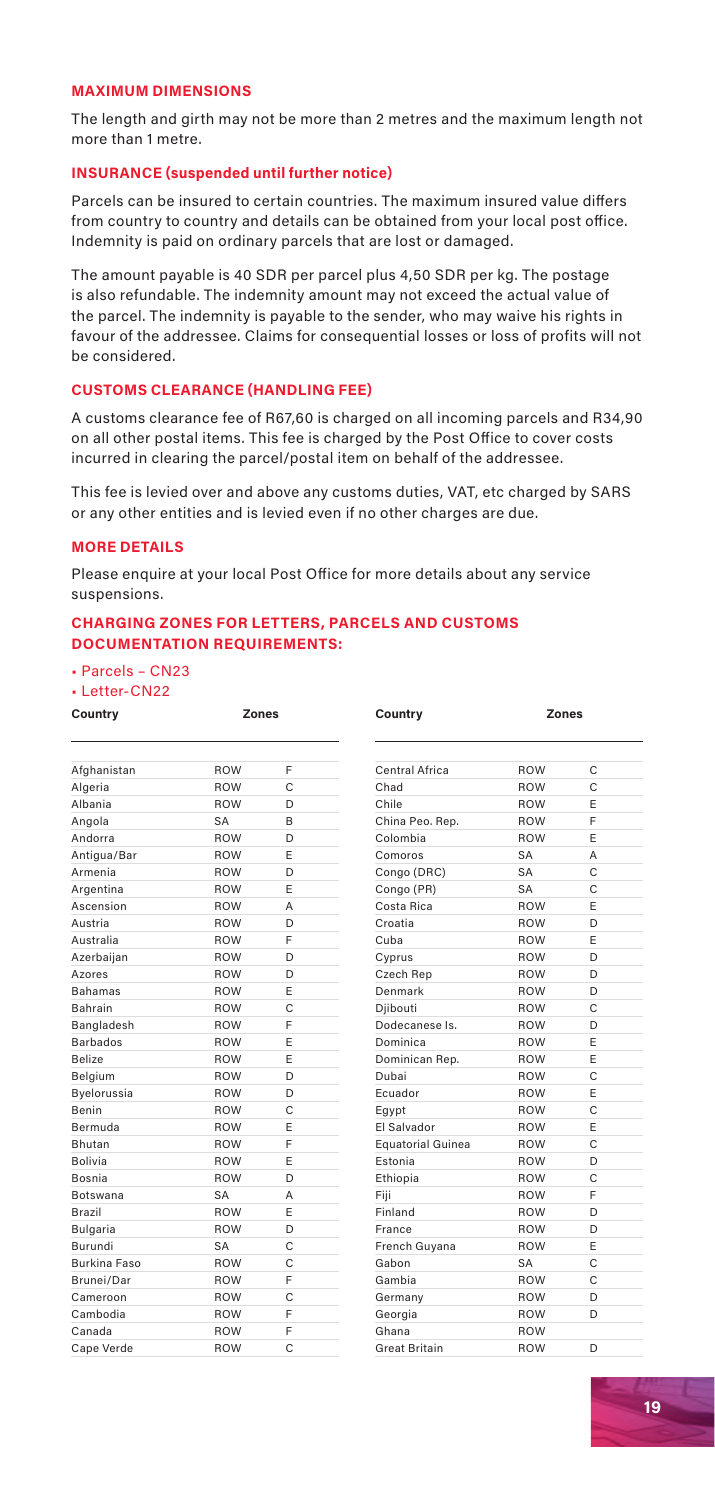#### **Country Zones Country Zones**

| Greece                                                                                                                                                                                                                                                                                                                                             | ROW               | D             |
|----------------------------------------------------------------------------------------------------------------------------------------------------------------------------------------------------------------------------------------------------------------------------------------------------------------------------------------------------|-------------------|---------------|
| Grenada                                                                                                                                                                                                                                                                                                                                            | ROW               | E             |
| Guatemala                                                                                                                                                                                                                                                                                                                                          | <b>ROW</b>        | F             |
| Guinea Bissau                                                                                                                                                                                                                                                                                                                                      | ROW               | Ċ             |
| Guinea Rep                                                                                                                                                                                                                                                                                                                                         | <b>ROW</b>        | Ċ             |
| Guyana                                                                                                                                                                                                                                                                                                                                             | ROW               | F             |
| Haiti                                                                                                                                                                                                                                                                                                                                              | ROW               | F             |
| Hawaii                                                                                                                                                                                                                                                                                                                                             | ROW               | F             |
| Honduras                                                                                                                                                                                                                                                                                                                                           | ROW               | E             |
| Hong Kong                                                                                                                                                                                                                                                                                                                                          | ROW               | F             |
| Hungary                                                                                                                                                                                                                                                                                                                                            | <b>ROW</b>        | D             |
| Iceland                                                                                                                                                                                                                                                                                                                                            | <b>ROW</b>        | D             |
| Indonesia                                                                                                                                                                                                                                                                                                                                          | <b>ROW</b>        | Ė             |
| India                                                                                                                                                                                                                                                                                                                                              | <b>ROW</b>        | F             |
| Iran                                                                                                                                                                                                                                                                                                                                               | <b>ROW</b>        | Ė             |
| Iraq                                                                                                                                                                                                                                                                                                                                               | <b>ROW</b>        | Ė             |
| Ireland                                                                                                                                                                                                                                                                                                                                            | ROW               | D             |
| Israel                                                                                                                                                                                                                                                                                                                                             | ROW               | C             |
| Italy                                                                                                                                                                                                                                                                                                                                              | ROW               | D             |
| Ivory Coast                                                                                                                                                                                                                                                                                                                                        | <b>ROW</b>        | Ċ             |
| Jamaica                                                                                                                                                                                                                                                                                                                                            | ROW               | E             |
| Japan                                                                                                                                                                                                                                                                                                                                              | <b>ROW</b>        | F             |
| Jordan                                                                                                                                                                                                                                                                                                                                             | <b>ROW</b>        | Ċ             |
| Kazakhstan                                                                                                                                                                                                                                                                                                                                         | ROW               | D             |
| Kenya                                                                                                                                                                                                                                                                                                                                              | SA                | A             |
| Kiribati                                                                                                                                                                                                                                                                                                                                           | ROW               | F             |
| Korea North                                                                                                                                                                                                                                                                                                                                        | ROW               | F             |
| Korea South                                                                                                                                                                                                                                                                                                                                        | <b>ROW</b>        | Ë             |
| Kuwait                                                                                                                                                                                                                                                                                                                                             | <b>ROW</b>        | Ċ             |
| Kyrgyzstan                                                                                                                                                                                                                                                                                                                                         | <b>ROW</b>        | D             |
| Laos                                                                                                                                                                                                                                                                                                                                               | <b>ROW</b>        | Ë             |
| Latvia                                                                                                                                                                                                                                                                                                                                             | <b>ROW</b>        | D             |
| Lesotho                                                                                                                                                                                                                                                                                                                                            | SA                | B             |
| Lebanon                                                                                                                                                                                                                                                                                                                                            | <b>ROW</b>        | C             |
| Liberia                                                                                                                                                                                                                                                                                                                                            | ROW<br><b>ROW</b> | C             |
| Libya                                                                                                                                                                                                                                                                                                                                              | <b>ROW</b>        | Ċ<br>D        |
| Liechtenstein<br>I ithuania                                                                                                                                                                                                                                                                                                                        | ROW               | D             |
|                                                                                                                                                                                                                                                                                                                                                    | <b>ROW</b>        | D             |
| Luxembourg<br>Macao                                                                                                                                                                                                                                                                                                                                | ROW               | F             |
| Macedonia                                                                                                                                                                                                                                                                                                                                          | ROW               | D             |
|                                                                                                                                                                                                                                                                                                                                                    |                   |               |
|                                                                                                                                                                                                                                                                                                                                                    |                   |               |
|                                                                                                                                                                                                                                                                                                                                                    | <b>SA</b>         | R             |
|                                                                                                                                                                                                                                                                                                                                                    | SA                | A             |
|                                                                                                                                                                                                                                                                                                                                                    | ROW               | C             |
|                                                                                                                                                                                                                                                                                                                                                    | <b>ROW</b>        | D             |
|                                                                                                                                                                                                                                                                                                                                                    | <b>ROW</b>        | F             |
|                                                                                                                                                                                                                                                                                                                                                    | <b>ROW</b>        | Ë             |
|                                                                                                                                                                                                                                                                                                                                                    | SA<br><b>ROW</b>  | A<br>Ċ        |
|                                                                                                                                                                                                                                                                                                                                                    | <b>ROW</b>        | F             |
|                                                                                                                                                                                                                                                                                                                                                    | ROW               | D             |
|                                                                                                                                                                                                                                                                                                                                                    | ROW               | D             |
|                                                                                                                                                                                                                                                                                                                                                    | <b>ROW</b>        | F             |
|                                                                                                                                                                                                                                                                                                                                                    |                   | D             |
|                                                                                                                                                                                                                                                                                                                                                    | ROW<br><b>ROW</b> | Ċ             |
|                                                                                                                                                                                                                                                                                                                                                    | SA                | B             |
|                                                                                                                                                                                                                                                                                                                                                    | <b>ROW</b>        | F             |
|                                                                                                                                                                                                                                                                                                                                                    | SA                |               |
|                                                                                                                                                                                                                                                                                                                                                    | <b>ROW</b>        | A<br>F        |
|                                                                                                                                                                                                                                                                                                                                                    | ROW               | F             |
|                                                                                                                                                                                                                                                                                                                                                    | ROW               | D             |
|                                                                                                                                                                                                                                                                                                                                                    | <b>ROW</b>        | F             |
|                                                                                                                                                                                                                                                                                                                                                    | ROW               | E             |
|                                                                                                                                                                                                                                                                                                                                                    | <b>ROW</b>        | Ċ             |
|                                                                                                                                                                                                                                                                                                                                                    | <b>ROW</b>        | $\mathcal{C}$ |
|                                                                                                                                                                                                                                                                                                                                                    | ROW               | D             |
|                                                                                                                                                                                                                                                                                                                                                    | ROW               | C             |
|                                                                                                                                                                                                                                                                                                                                                    | ROW               | F             |
|                                                                                                                                                                                                                                                                                                                                                    | ROW               | E             |
|                                                                                                                                                                                                                                                                                                                                                    | <b>ROW</b>        | F             |
| Madagascar<br>Malawi<br>Mali<br>Malta<br>Malaysia<br>Maldives<br>Mauritius<br>Mauritania<br>Mexico<br>Moldova<br>Monaco<br>Mongolia<br>Montenegro<br>Morocco<br>Mozambique<br>Myanmar<br>Namibia<br>Nauru<br>Nepal<br>Netherlands<br>New Zealand<br>Nicaragua<br>Niger<br>Nigeria<br>Norway<br>Oman<br>Pakistan<br>Panama<br>Papua N G<br>Paraguay | ROW               | F             |

| Philippines     | ROW        | F |
|-----------------|------------|---|
| Poland          | ROW        | D |
| Portugal        | ROW        | D |
| Oatar           | ROW        | Ċ |
| Reunion         | SA         | B |
| Romania         | ROW        | D |
| Russia          | ROW        | D |
| Rwanda          | SA         | B |
| Samoa West      | ROW        | F |
| Sao Tome        | ROW        | C |
| Saudi Arabia    | <b>ROW</b> | Ċ |
| Senegal         | ROW        | Ċ |
| Serbia          | ROW        | D |
| Seychelles      | SA         | A |
| Sierra Leone    | ROW        | Ċ |
| Singapore       | ROW        | F |
| Slovakia        | ROW        | D |
| Slovenia        | ROW        | D |
| Solomon Is      | ROW        | F |
| Somalia         | Service    |   |
|                 | Suspended  |   |
| Spain           | ROW        | D |
| Sri Lanka       | ROW        | F |
| St. Christopher | ROW        | E |
| StHelena        | ROW        | A |
| St. Vincent     | ROW        | E |
| Sudan           | ROW        | Ċ |
| Suriname        | ROW        | E |
| Swaziland       | SA         | A |
| Sweden          | ROW        | D |
| Switzerland     | <b>ROW</b> | D |
| Syria           | ROW        | Ċ |
| Taiwan          | ROW        | F |
| Taiikistan      | ROW        | D |
| Tanzania        | SA         | A |
| Thailand        | ROW        | F |
| Togo            | ROW        | С |
| Tongo           | ROW        | Ė |
| Trinidad        | ROW        | E |
| Tunisia         | ROW        | Ċ |
| Turkey          | ROW        | Ċ |
| Turkmenistan    | ROW        | D |
| Tuvalu          | ROW        | F |
| Uganda          | ROW        | B |
| UAE             | SA         | Ċ |
| Ukraine         | ROW        | D |
| UK              |            | D |
| USA             | ROW        | E |
|                 | ROW        | F |
| Uruguay         | ROW        | D |
| Uzbekistan      | ROW<br>ROW | F |
| Vanuatu         |            |   |
| Vatican City    | ROW        | D |
| Venezuela       | ROW        | E |
| Vietnam         | ROW        | F |
| Virgin Is USA   | ROW        | E |
| Yemen           | ROW        | Ċ |
| Yugoslavia      | ROW        | D |
| Zambia          | SA         | B |
| Zimbabwe        | SA         | B |
|                 |            |   |

#### **Note:**

**Parcels: Outbound surface mail has been discontinued to New Zealand and African countries with the exception of Lesotho, eSwatini, Mozambique and Botswana.**

**Check at your local Post Office for documentation required for insured and COD parcels and for any country not shown.**

**Surface Mail has also been discontinued for Brazil and Canada in the 2021/22 control period**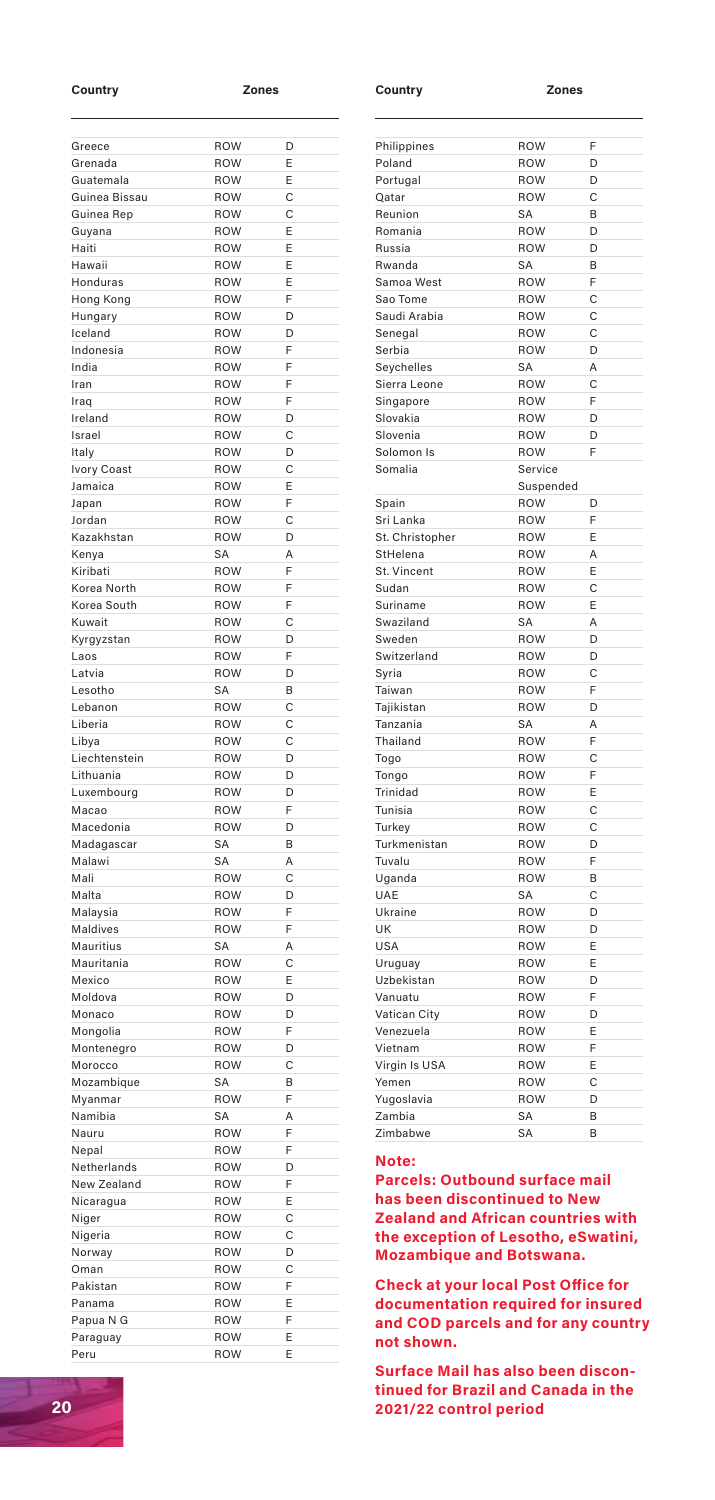### **EXPEDITED MAIL SERVICE** (EMS)

EMS is an international priority mail service that provides a fast and reliable door-to-door service to most countries for the dispatch of urgent goods such as computer material, magnetic tapes, tender documents, business papers, merchandise and samples.

Transit times (Monday to Friday):

- Southern Africa: 3 4 working days from Office of Exchange (Johannesburg International Mail Centre)
- Rest of world: 4 5 working days from Office of Exchange (Johannesburg International Mail Centre)
- The maximum weight to most countries is 30kg per item
- The items are trackable
- Commercial documents must be clearly marked and be provided with an EMS Waybill
- The items must be correctly addressed to a street address and include a phone number, preferably mobile number
- In the case of dutiable items, the recipient will be contacted to collect the items from the Post Office against positive identification. The items will be subject to customs inspections
- Enquiries must be made within 90 days of posting as they will not be entertained after this period
- Senders will be held personally liable for any prohibited items which may be confiscated by law
- Prohibited items include:
	- Bank notes and coins
	- Arms and ammunition
	- Live animals and plants
	- Liquids
	- Narcotics
	- Jewelry and precious metals
	- Explosives
	- Perishables
	- Dangerous chemicals

Sharp instruments and utensils must be well wrapped so as not to injure Post Office employees. Fragile items like ornaments must also be well wrapped to prevent breakage.

EMS items shall not exceed 1.5m for any dimension or 3m for the sum of length and greatest circumference measured in a direction other than length.

#### **DISCLAIMER:**

Transit times are only guidelines and are not guaranteed. Saturday, Sunday and public holidays are not transit days.

#### **OPTIONAL INSURANCE AT 3% OF VALUE, MAXIMUM UNSURED VALUE, R5000. (option suspended until further notice)**

Service available at selected outlets. For enquiries contact our call centre.

#### **CONTACT INTERNATIONAL MAIL CENTRE**

- 011 961 60 06/07/08/09/10 or 011 961 6053
- 031 336 3713/3993/3984
- 021 590 571 5/5716/5718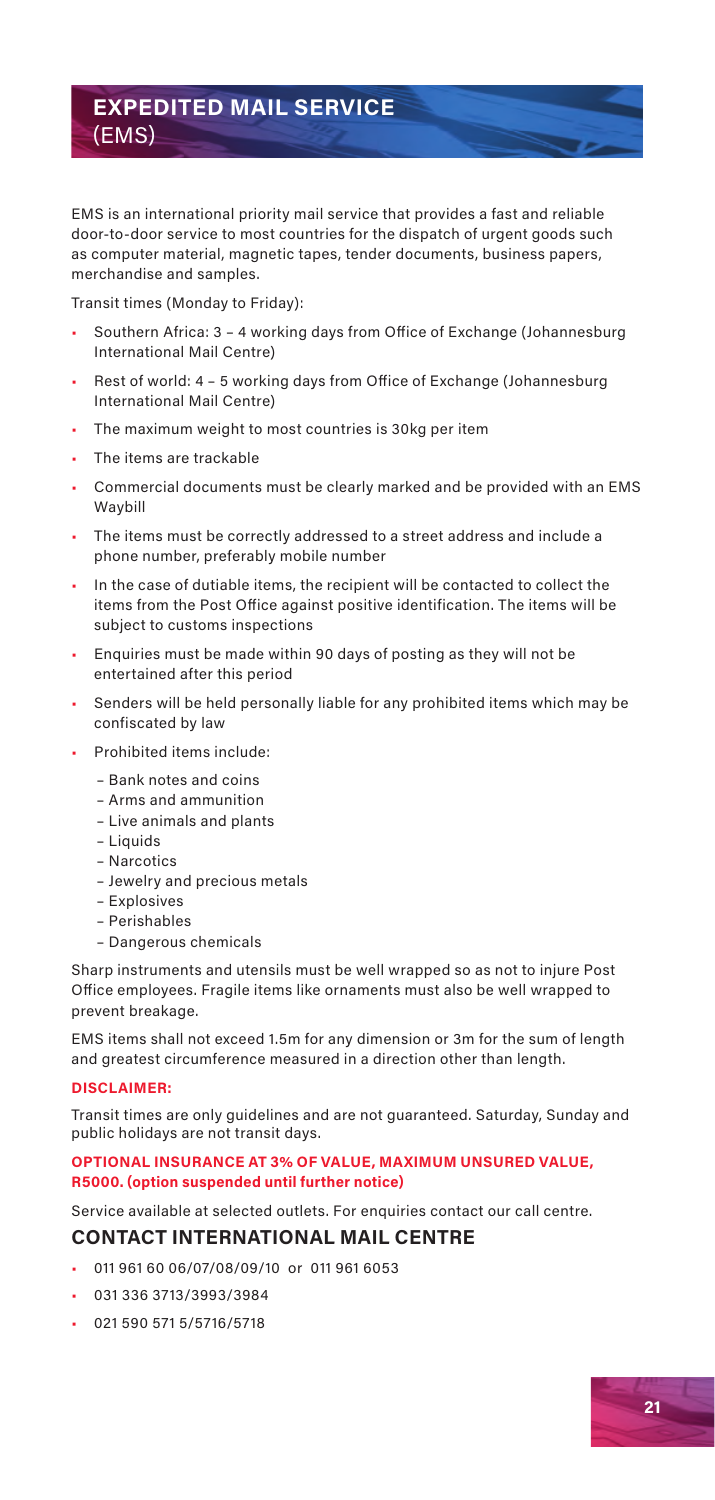| Country<br>of destinatiown     | Rate (500g)<br>(or part thereof) | Per additional 500g<br>(or part thereof) | Max<br>weight<br>(kg) |
|--------------------------------|----------------------------------|------------------------------------------|-----------------------|
| Afghanistan                    | R 510                            | R 160                                    | 30                    |
| Albania                        | R 510                            | R 104                                    | 30                    |
| Algeria                        | R 510                            | R 104                                    | 30                    |
| Angola                         | R 300                            | R 47                                     | 30                    |
| Anguilla                       | R 549                            | R 160                                    | 20                    |
| Argentina                      | R 549<br>R 510                   | R 160<br>R 140                           | 20<br>30              |
| Armenia<br>Aruba               | R 549                            | R 160                                    | 20                    |
| Australia                      | R 481                            | R 140                                    | 30                    |
| Azerbaijan                     | R 510                            | R 140                                    | 30                    |
| Bahamas                        | R 549                            | R 160                                    | 30                    |
| Bahrain                        | R 499                            | R 104                                    | 30                    |
| Bangladesh                     | <b>B 510</b>                     | R 104                                    | 30                    |
| <b>Barbados</b>                | R 510                            | R 140                                    | 30                    |
| <b>Belarus</b>                 | R 510                            | R 104                                    | 30                    |
| Belgium                        | R 510                            | R 104                                    | 30                    |
| Belize<br>Benin                | R 549<br>R 549                   | R 160                                    | 30                    |
| Bermuda                        | R 549                            | R 140<br>R 140                           | 30<br>20              |
| Bhutan                         | R 510                            | R 104                                    | 30                    |
| Bosnia and Herzegovina         | R 510                            | R 104                                    | 30                    |
| Botswana                       | R 300                            | R 47                                     | 30                    |
| Brazil                         | R 549                            | R 140                                    | 30                    |
| <b>British Virgin Islands</b>  | R 510                            | R 105                                    | 30                    |
| Brunei Darussalam              | R 510                            | R 104                                    | 30                    |
| Burkina Faso                   | R 549                            | R 140                                    | 30                    |
| Burundi                        | R 510                            | R 38                                     | 30                    |
| Cambodia                       | R 510                            | R 104                                    | 30                    |
| Cameroon                       | R 449                            | R 70                                     | 30                    |
| Canada                         | R 549<br><b>B 510</b>            | R 160<br>R 140                           | 30<br>30              |
| Cape Verde<br>Cayman Islands   | R 549                            | R 160                                    | 10                    |
| Chad                           | R 549                            | R 140                                    | 30                    |
| Chile                          | R 549                            | R 160                                    | 30                    |
| Comores                        | R 549                            | R 140                                    | 30                    |
| China, People's Rep            | R 549                            | R 160                                    | 30                    |
| Colombia                       | R 549                            | R 160                                    | 30                    |
| Comoros                        | R 510                            | R 160                                    | 30                    |
| Congo, DR                      | R 300                            | R 47                                     | 30                    |
| Congo, Rep of                  | R 549                            | R 160                                    | 30                    |
| Costa Rica                     | R 549                            | R 160                                    | 30                    |
| Cote d'Ivoire (Rep)<br>Croatia | R490<br>R 510                    | R 104<br>R 104                           | 30<br>30              |
| Curacao                        | R 549                            | R 160                                    | 30                    |
| Cyprus                         | R 510                            | R 104                                    | 30                    |
| Czech Rep                      | R 510                            | R 104                                    | 30                    |
| Denmark                        | R 549                            | R 104                                    | 30                    |
| Djibouti                       | R 549                            | R 160                                    | 30                    |
| Dominican Rep                  | R 549                            | R 160                                    | 30                    |
| Egypt                          | R 510                            | R 104                                    | 30                    |
| El Salvador                    | R 549                            | R 160                                    | 30                    |
| <b>Equatorial Guinea</b>       | R 549                            | R 140                                    | 20                    |
| Eritrea<br>Estonia             | R 549<br>R 549                   | R 140<br>R 104                           | 30<br>30              |
| Ethiopia                       | R 549                            | R 104                                    | 30                    |
| Fiji                           | R 549                            | R 160                                    | 30                    |
| Finland                        | R 510                            | R 104                                    | 10                    |
| France                         | R 510                            | R 104                                    | 30                    |
| French Polynesia               | R 549                            | R 160                                    | 30                    |
| Georgia                        | R 510                            | R 140                                    | 30                    |
| Germany                        | R 549                            | R 104                                    | 30                    |
| Ghana                          | R 490                            | R 104                                    | 30                    |
| Gibraltar                      | R 510                            | R 104                                    | 30                    |
| United Kingdom                 | R 510                            | R 104                                    | 20                    |
| Greece                         | R 510                            | R 104                                    | 30                    |
| Grenada                        | R 549<br>R 510                   | R 160<br>R 140                           | 30<br>30              |
| Guyana<br>Haiti                | R 549                            | R 160                                    | 30                    |
|                                |                                  |                                          |                       |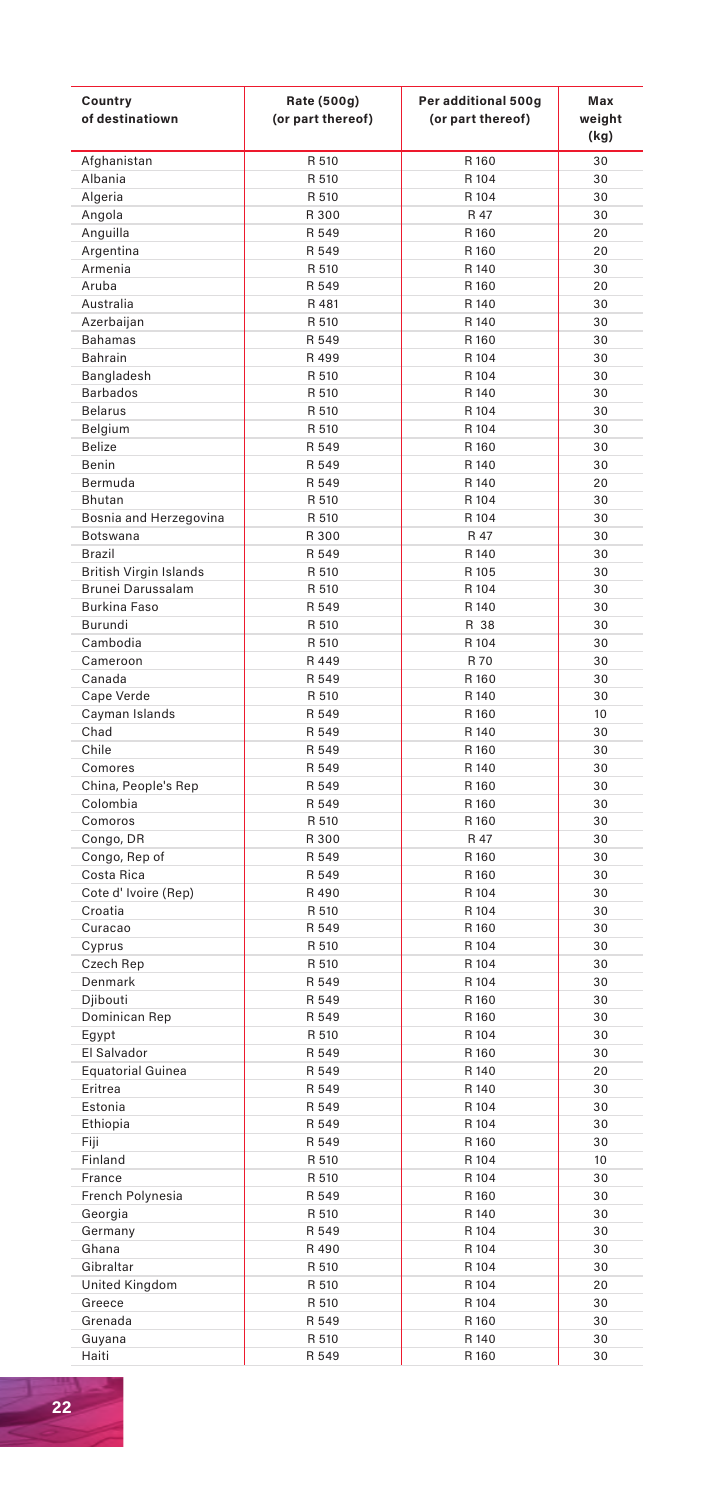| Country<br>of destinatiown   | Rate (500g)<br>(or part thereof) | Per additional 500g<br>(or part thereof) | Max<br>weight<br>(kg) |
|------------------------------|----------------------------------|------------------------------------------|-----------------------|
| Hong Kong                    | R 449                            | R 140                                    | 30                    |
| Hungary                      | R 510                            | R 104                                    | 30                    |
| Iceland                      | R 510                            | R 104                                    | 30                    |
| India                        | R 449                            | R 104                                    | 30                    |
| Indonesia<br>Iran            | R 510<br>R 499                   | R 104<br>R 140                           | 30<br>30              |
| Ireland                      | R 549                            | R 104                                    | 30                    |
| Israel                       | R 549                            | R 140                                    | 30                    |
| Italy                        | R 510                            | R 104                                    | 30                    |
| Jamaica                      | R 549                            | R 160                                    | 30                    |
| Japan                        | R 449                            | R 140                                    | 30                    |
| Jersey                       | R 510                            | R 104                                    | 30                    |
| Jordan                       | R 499                            | R 104                                    | 30                    |
| Kazakhstan<br>Kiribati       | R 549<br>R 549                   | R 140<br>R 160                           | 30<br>30              |
| Korea, Rep of (South)        | R 549                            | R 140                                    | 30                    |
| Kuwait                       | R 510                            | R 104                                    | 30                    |
| Kyrgyzstan                   | R 549                            | R 160                                    | 30                    |
| Lao, People's Dem Rep        | R 549                            | R 160                                    | 30                    |
| Latvia                       | R 549                            | R 104                                    | 30                    |
| Lebanon                      | R 549                            | R 140                                    | 30                    |
| Lesotho                      | R 300                            | R 47                                     | 30                    |
| Liberia                      | R 549                            | R 160                                    | 30                    |
| Lithuania                    | R 510                            | R 104                                    | 30                    |
| Macao<br>Macedonia           | R 449<br>R 510                   | R 140<br>R 140                           | 30<br>30              |
| Madagascar                   | R 449                            | R 47                                     | 30                    |
| Malawi                       | R 300                            | <b>R</b> 47                              | 30                    |
| Malaysia                     | R 510                            | R 104                                    | 30                    |
| Maldives                     | R 510                            | R 119                                    | 30                    |
| Mali                         | R 499                            | R 140                                    | 30                    |
| Malta                        | R 510                            | R 140                                    | 30                    |
| Mauritania                   | R 499                            | R 140                                    | 30                    |
| Mauritius                    | R 300                            | R 47                                     | 30                    |
| Mexico<br>Moldova            | R 549<br>R 510                   | R 160<br>R 140                           | 30<br>30              |
| Mongolia                     | R 549                            | R 160                                    | 30                    |
| Montenegro                   | R 510                            | R 140                                    | 30                    |
| Morocco                      | R 499                            | R 104                                    | 30                    |
| Mozambique                   | R 300                            | R 47                                     | 30                    |
| Myanmar                      | R 549                            | R 160                                    | 30                    |
| Namibia                      | R 300                            | R 47                                     | 30                    |
| Nauru                        | R 549                            | R 160                                    | 30                    |
| Nepal<br>Netherlands (euro)  | R 499<br>R 510                   | R 104<br>R 104                           | 30<br>30              |
| New Caledonia                | R 549                            | R 160                                    | 30                    |
| New Zealand                  | R 481                            | R 160                                    | 30                    |
| Nicaragua                    | R 549                            | R 160                                    | 30                    |
| Nigeria                      | R 449                            | R 47                                     | 20                    |
| Norway                       | R 549                            | R 104                                    | 30                    |
| Oman                         | <b>B 510</b>                     | R 104                                    | 30                    |
| Pakistan                     | R 449                            | R 160                                    | 30                    |
| Panama                       | R 549                            | R 160                                    | 30                    |
| Papua New Guinea<br>Paraguay | R 549<br>R 549                   | R 160<br>R 160                           | 30<br>30              |
| Peru                         | R 549                            | R 160                                    | 30                    |
| Philippines                  | R 510                            | R 140                                    | 30                    |
| Poland                       | R 549                            | R 104                                    | 30                    |
| Portugal                     | R 510                            | R 104                                    | 30                    |
| Qatar                        | R 499                            | R 104                                    | 30                    |
| Romania                      | R 510                            | R 140                                    | 30                    |
| Russia                       | R 510                            | R 140                                    | 30                    |
| Rwanda                       | R 449<br>R 549                   | R 47<br>R 140                            | 30<br>30              |
| Samoa (USA)<br>Saudi Arabia  | R 499                            | R 104                                    | 30                    |
| Senegal                      | R 499                            | R 140                                    | 30                    |
| Serbia                       | R 510                            | R 140                                    | 30                    |
| Seychelles                   | R 449                            | R 47                                     | 30                    |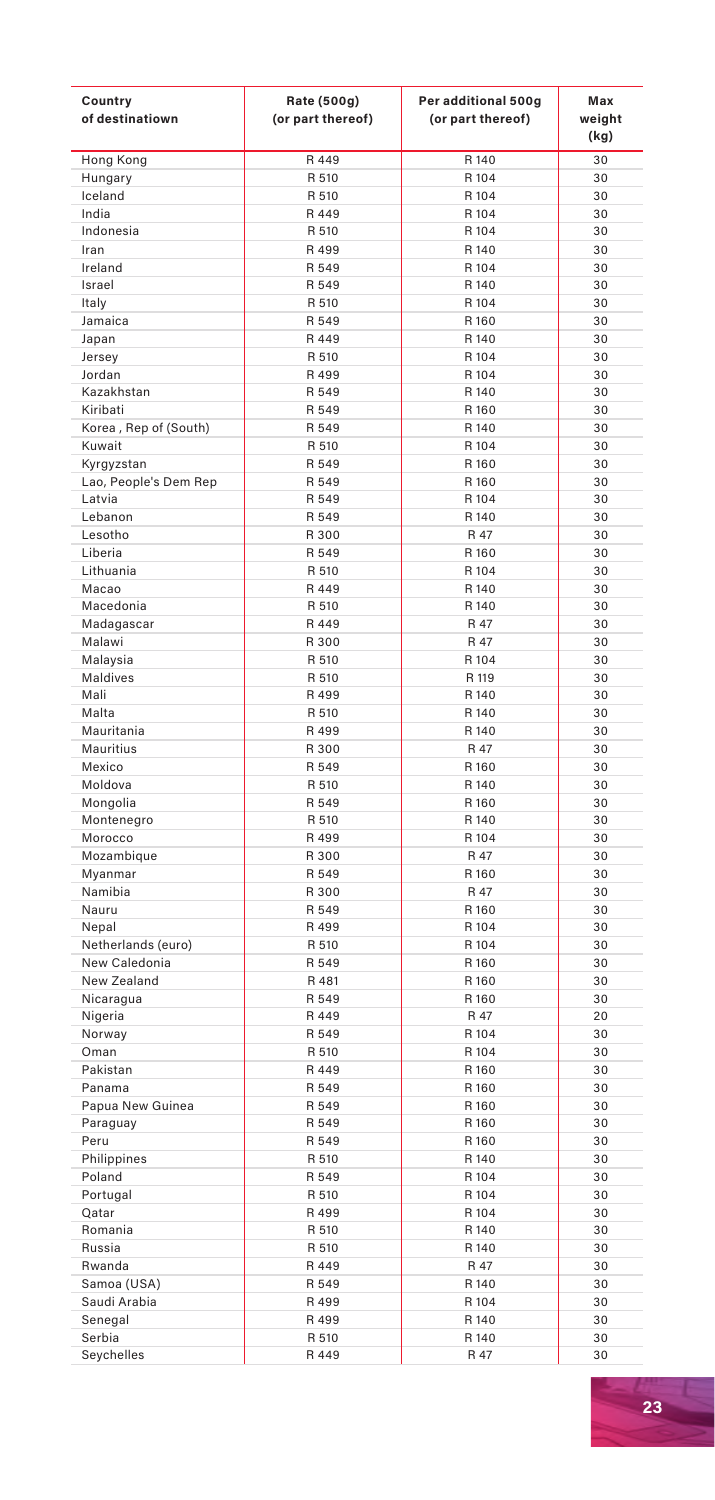| Country<br>of destinatiown  | Rate (500g)<br>(or part thereof) | Per additional 500g<br>(or part thereof) | Max<br>weight<br>(kq) |
|-----------------------------|----------------------------------|------------------------------------------|-----------------------|
| Sierra Leone                | R 499                            | R 160                                    | 30                    |
| Singapore                   | R 510                            | R 140                                    | 30                    |
| Sint Maarten                | R 549                            | R 160                                    | 30                    |
| Slovakia                    | R 510                            | R 140                                    | 30                    |
| Slovenia                    | R 510                            | R 140                                    | 30                    |
| Solomon Islands             | R 549                            | R 160                                    | 30                    |
| Spain                       | R 510                            | R 104                                    | 30                    |
| Sri Lanka                   | R 510                            | R 104                                    | 30                    |
| St Christopher and Nevis    | R 549                            | R 160                                    | 30                    |
| St Lucia                    | R 549                            | R 160                                    | 30                    |
| St Vincent and the Grena    | R 549                            | R 160                                    | 30                    |
| Sudan                       | R 499                            | R 140                                    | 30                    |
| Suriname                    | R 549                            | R 140                                    | 30                    |
| eSwatini                    | R 300                            | R 47                                     | 30                    |
| Sweden                      | R 549                            | R 104                                    | 30                    |
| Switzerland                 | R 510                            | R 104                                    | 30                    |
| Tanzania                    | R 300                            | R 47                                     | 30                    |
| Thailand                    | R 510                            | R 104                                    | 30                    |
| Togo                        | R 499                            | R 160                                    | 30                    |
| Tonga                       | R 549                            | R 160                                    | 30                    |
| <b>Trinidad and Tobago</b>  | R 549                            | R 140                                    | 30                    |
| Tunisia                     | R 499                            | R 140                                    | 30                    |
| Turkey                      | R 510                            | R 140                                    | 30                    |
| Tuvalu                      | R 549                            | R 160                                    | 30                    |
| Uganda                      | R490                             | R 47                                     | 30                    |
| <b>United Arab Emirates</b> | R 510                            | R 119                                    | 30                    |
| Uruguay                     | R 549                            | R 140                                    | 30                    |
| USA                         | R 580                            | R 140                                    | 30                    |
| Uzbekistan                  | R 549                            | R 160                                    | 30                    |
| Vanuatu                     | R 549                            | R 160                                    | 30                    |
| Venezuela                   | R 549                            | R 160                                    | 30                    |
| Vietnam                     | R 549                            | R 160                                    | 30                    |
| Zambia                      | R 300                            | R 47                                     | 30                    |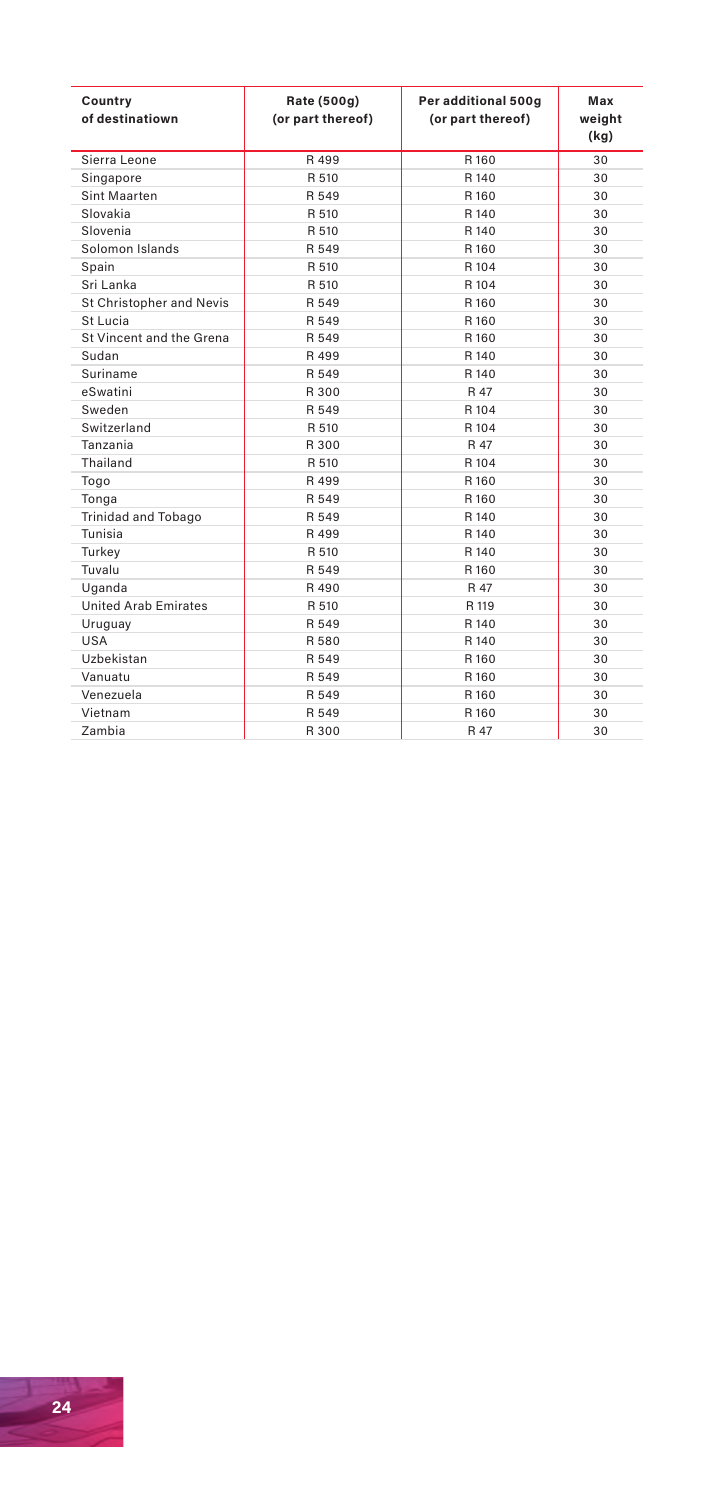## **PHILATELIC PRODUCTS**

#### **COMMEMORATIVE STAMPS**

Stamps are issued during the course of the year to commemorate special events in the country. More information about these small ambassadors (First Day Covers and other philatelic products) can be obtained by contacting Philatelic Services at:

| Postal address:   |
|-------------------|
| E-mail:           |
| Telephone number: |
| Fax number:       |
| Website:          |

Private Bag X505, Pretoria, 0001 sa.stamps@postoffice.co.za  $(012)$  845-2801/2815 086 539 0232 / 086 539 7457 www.postoffice.co.za

Bulk orders are accepted and can also be paid via EFT, order at sa.stamps@postoffice.co.za

## **POSTBOXES, PRIVATE BAGS AND ACCESSORIES**

#### **POSTBOXES**

The rates for postboxes is as follows:

| Type                              | <b>New Rate</b> |
|-----------------------------------|-----------------|
| Postboxes (second postal address) | R620,00 pa      |
| Key deposit (refundable)          | R30.00          |

#### **PRIVATE BAGS**

The rate for private bags is as follows:

|        | <b>New Rate</b> |
|--------|-----------------|
| Rental | R2470,00 pa     |

#### **CONCESSION FOR PENSIONERS**

| Type                                                                                | <b>Then the Rental Fee</b><br>per annum is |
|-------------------------------------------------------------------------------------|--------------------------------------------|
| Turns 60 years and/or is older than 60 years at<br>the time of renewing the postbox | R395.00 pa                                 |

#### **CLEARANCE OF PRIVATE LETTER BOXES**

The rates for the daily clearance (excluding Sundays and public holidays) of private letter boxes are:

|           | <b>New Rate</b> |
|-----------|-----------------|
| Clearance | R2300.00 pa     |

**NB: This is only for clearance – the letter box must be erected at own cost in accordance with Post Office standards**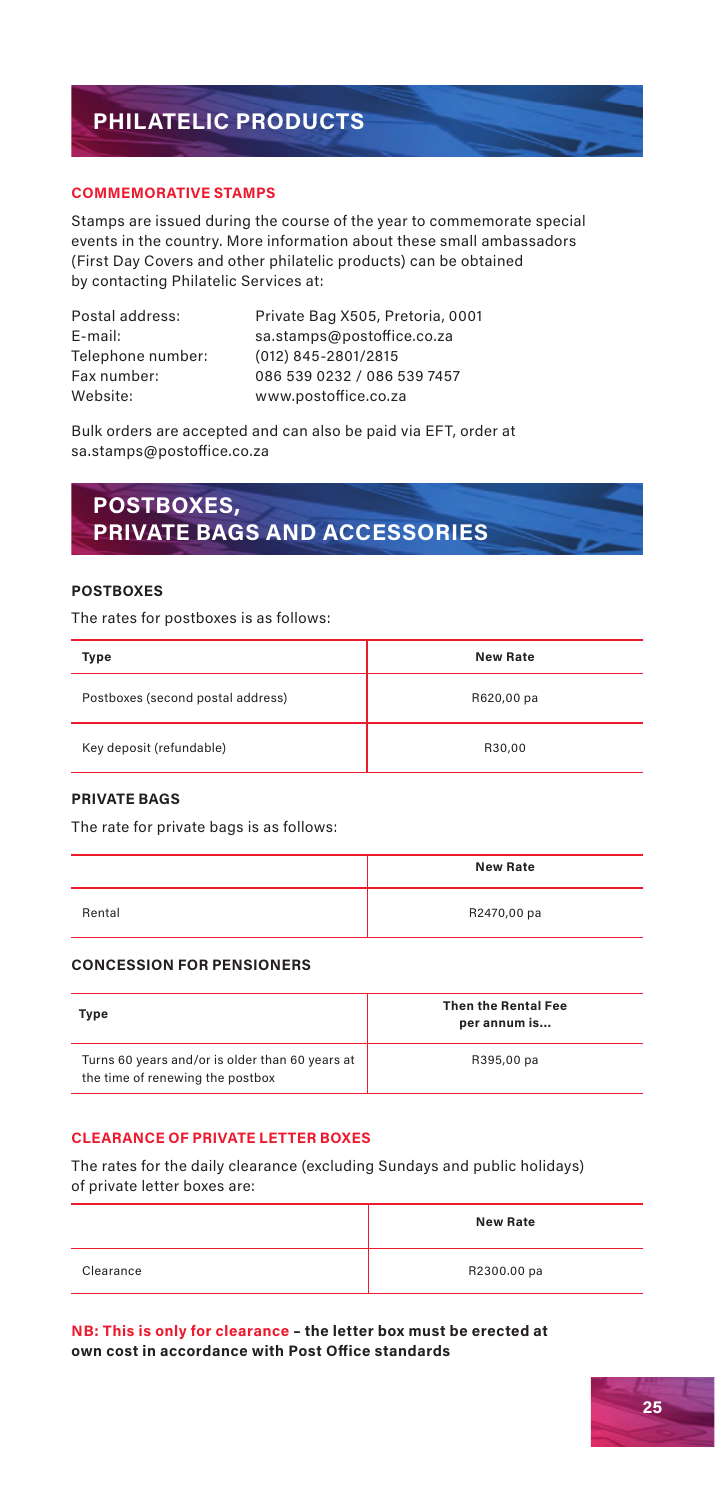#### **ACCESSORIES**

The rates for accessories are as follows:

| Item                    | New rate     |
|-------------------------|--------------|
| New locks with two keys | R207,00 each |

#### **PRIVATE BAGS**

| Item                    | New rate |
|-------------------------|----------|
| Bag only (70cm x 40cm)  | R705.00  |
| Bag only (122cm x 66cm) | R820.00  |
| Lock with two keys      | R370.00  |
| Nameplates (set of two) | R335,00  |
| Chain (optional)        | R167,00  |

#### **POSTE RESTANTE**

Poste restante (temporary – two months at most) remains free of charge, and a poste restante number can still be obtained free of charge.

#### **REDIRECTION**

The redirection rates are as follows:

| Period             | New rate |
|--------------------|----------|
| Up to one month    | R85,00   |
| Up to three months | R260,00  |
| Up to six months   | R520,00  |
| Up to 12 months    | R1040,00 |

#### **NB**

**NEW RATES EFFECTIVE 01 JANUARY 2022 – 31 DECEMBER 2022.**



Millions of people all over South Africa have always relied on Postbank for secure, reliable savings accounts, which offer good interest rates and flexible terms. But did you know that Postbank has more products and more benefits than ever before? Whether you want to Save, Transact or Invest, Postbank offers some great products, all with your financial comfort and security in mind.

#### **FOR MORE INFORMATION, YOU CAN CONTACT**

- Your Branch Manager at your local Post Office
- 0800 53 54 55 (Postbank)
- www.postbank.co.za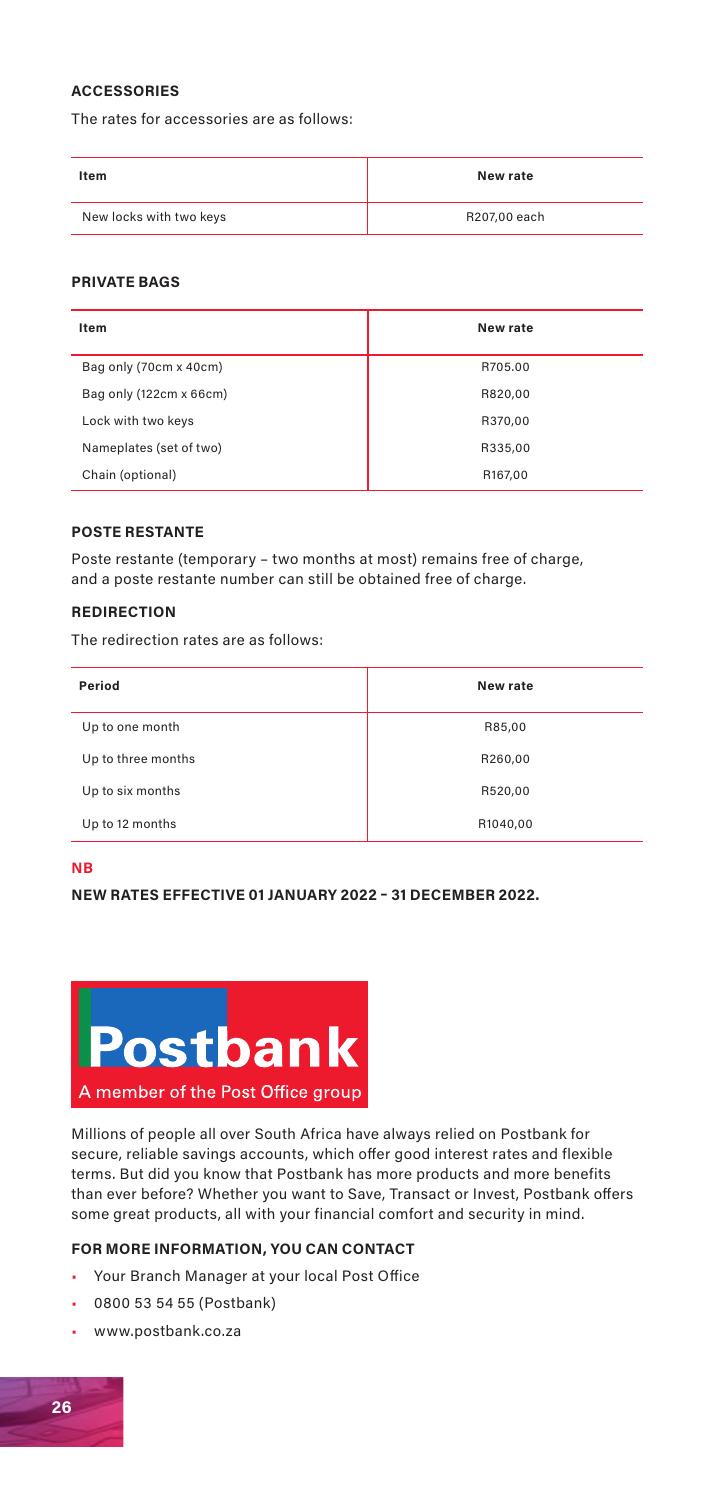## **SPEED SERVICES COURIERS**

Speed Services Couriers provides the most extensive express courier network in Southern Africa. Please enquire at Post Office counters for prices.

#### **DOCUMENTS**

A document is any form of written communication or article that is addressed to a specific person, or persons or a specific address; and must be conveyed by other than electronic means.

#### **SPEED SERVICES DOMESTIC TARIFFS**

| <b>Mass</b>                            | <b>Counter to Counter</b> | <b>Counter to Door</b> |  |
|----------------------------------------|---------------------------|------------------------|--|
| 500g<br>1kg                            | R48,50<br>R53,12          | R53,90<br>R59,30       |  |
| Non-documents/parcels                  |                           |                        |  |
| 1kg                                    | 53,12                     | 59,30                  |  |
| 2kg                                    | 80,06                     | 86,25                  |  |
| 3kg                                    | 107,00                    | 113,19                 |  |
| 4kg                                    | 160,88                    | 167,07                 |  |
| 5kg                                    | 160,88                    | 167,07                 |  |
| 6kg                                    | 160,88                    | 167,07                 |  |
| 7kg                                    | 160,88                    | 167,07                 |  |
| 8kg                                    | 160,88                    | 167,07                 |  |
| 9kg                                    | 160,88                    | 167,07                 |  |
| 10 <sub>kq</sub>                       | 160,88                    | 167,07                 |  |
| 11kg                                   | 187,82                    | 194,01                 |  |
| 12kg                                   | 214.76                    | 220,95                 |  |
| 13kg                                   | 241,71                    | 247,89                 |  |
| 14kg                                   | 268,65                    | 274,83                 |  |
| 15kg                                   | 295,59                    | 301,77                 |  |
| 16kg                                   | 322,53                    | 328,71                 |  |
| 17kg                                   | 349,47                    | 355,65                 |  |
| 18kg                                   | 376,41                    | 382,59                 |  |
| 19kg                                   | 403,35                    | 409,53                 |  |
| 20kg                                   | 430,29                    | 436,47                 |  |
| 21kg                                   | 457,23                    | 463,41                 |  |
| 22kg                                   | 484,17                    | 490,35                 |  |
| 23kq                                   | 511,11                    | 517,29                 |  |
| 24kg                                   | 538,05                    | 544,23                 |  |
| 25kg                                   | 564,99                    | 571,17                 |  |
| 26kg                                   | 591,93                    | 598,11                 |  |
| 27kg                                   | 618,87                    | 625,05                 |  |
| 28kg                                   | 645,81                    | 651,99                 |  |
| 29kg                                   | 672,75                    | 678,93                 |  |
| 30kg                                   | 699,69                    | 705,87                 |  |
| Thereafter per kg<br>(or part thereof) | R26,94                    | R26,94                 |  |

#### **VOLUMETRIC FACTOR IS 5000**

| <b>Regional and remote</b><br>surcharges service | 1st Kg | Per kg thereafter  |
|--------------------------------------------------|--------|--------------------|
| Remote add-ons/ zone 3                           | R57.32 | R4.61              |
| Regional add-ons/ zone 2                         | R20.71 | R <sub>1</sub> ,89 |

#### **ALL RATES ARE PER PARCEL AND EXCLUDE FUEL, LIABLITY SURCHARGE AND INCLUDES VAT**

**FUEL 25.6%, REVIEWED QUARTERLY**

**RATES ARE EFFECTIVE 1 APRIL 2022 TILL 31 MARCH 2023**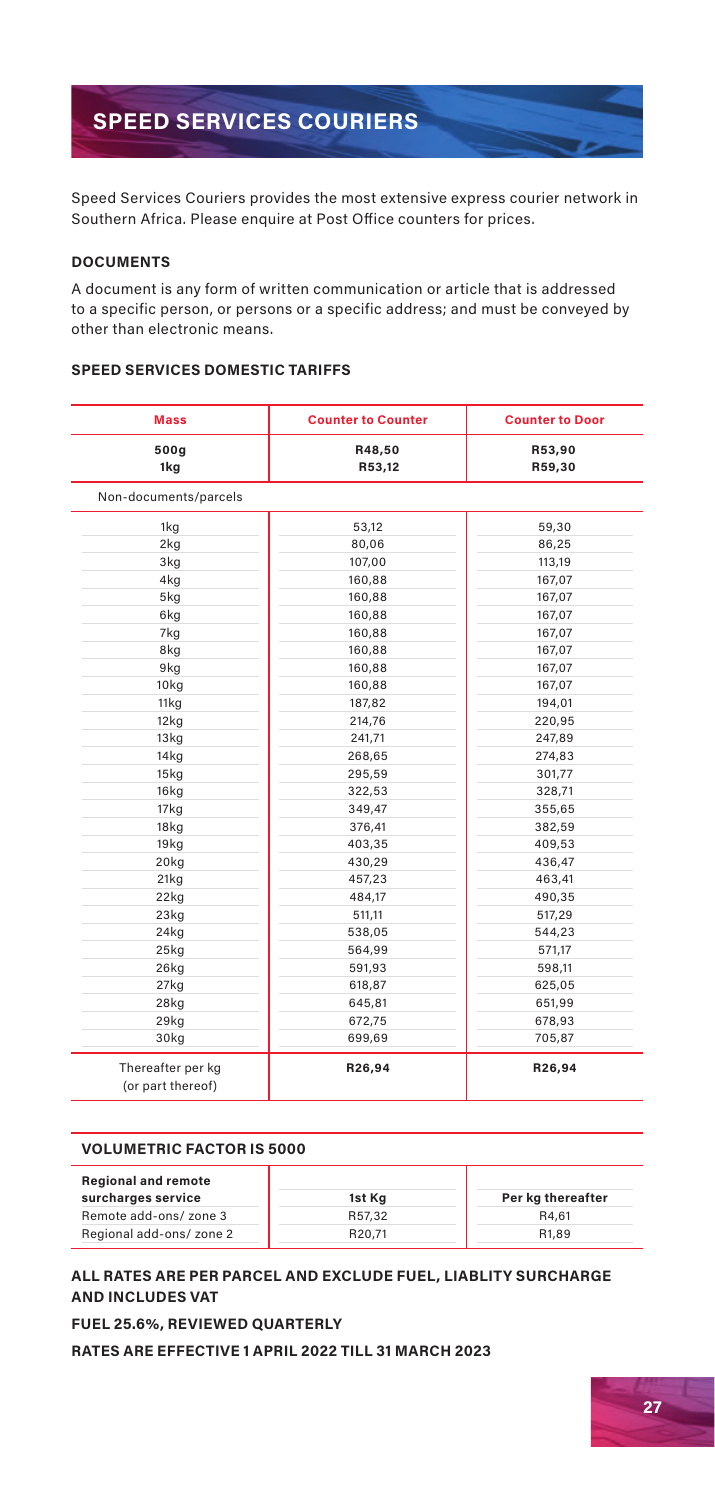#### **Value Added Services**

#### **Pre-Paid Packs/Stamps – Counter to Counter only**

| Same day Service    | R335,25 | 1kg Pre-paid pack & stamps | R53.12  |
|---------------------|---------|----------------------------|---------|
| Saturday Service    | R201,14 | 2kg Pre-paid stamps        | R80,06  |
| After Hours Service | R268.22 | 5kg Pre-paid stamps        | R160.88 |
| Early Bird          | R163.98 |                            |         |

SSC Document Pack Counter R9.88 SSC Document Pack Door R9.88

#### **SPEED SERVICES COURIERS RATES:**

#### **NOTE:**

- All rates exclude fuel surcharge and are VAT inclusive
- Maximum dimensions allowed for documents are 353mm x 250mm x 30mm
- Maximum mass allowed for documents is 1kg
- Fees are based on the greater of the actual mass or the volumetric mass (i.e. length by width by height, (cm) divided by 5000) are charged for nondocuments (parcels)

**NB**: Optional liability cover, up to a maximum of R10 000 per parcel, is available at a premium of 3% of declared/insured value. This option does not apply to parcels containing documents. Please contact 0860 023 133 should you be in need of more coverage. (option suspended until further notice)

• Fuel levy is subject to change depending on the movement of the market

#### **DOMESTIC OVERNIGHT SERVICE:**

Overnight courier is available from and to Post Office stores nationwide and all major centres. Overnight delivery is affected by 10:30 the following morning and Early Bird by 09:00 the following morning. Early Bird door delivery is available in major centres only.

| Counter to<br>Counter                  | From Post office for overnight delivery to the receiver's nominated<br>Post Office Counter, POD is available                                                                                                   |
|----------------------------------------|----------------------------------------------------------------------------------------------------------------------------------------------------------------------------------------------------------------|
| Counter to Door                        | From Post Office counter to door delivery by 10:30 the next morn-<br>ing. Only applies to major centres.                                                                                                       |
| Counter to<br>P.O.Box, Private<br>Bag. | From the Post Office counter to a nominated P.O.Box<br>or Private Bag.                                                                                                                                         |
| Door-to-door                           | Collect from the sender's door for overnight delivery to the receiv-<br>er's door by10:30 the next morning.<br>Only applies to major centres.                                                                  |
| Same day<br>courier                    | Door delivery on the same day as the collection. Collection from a<br>Post Office or door. This service is only available between major<br>centres and is subject to flight availability.<br>Call 0860 023 133 |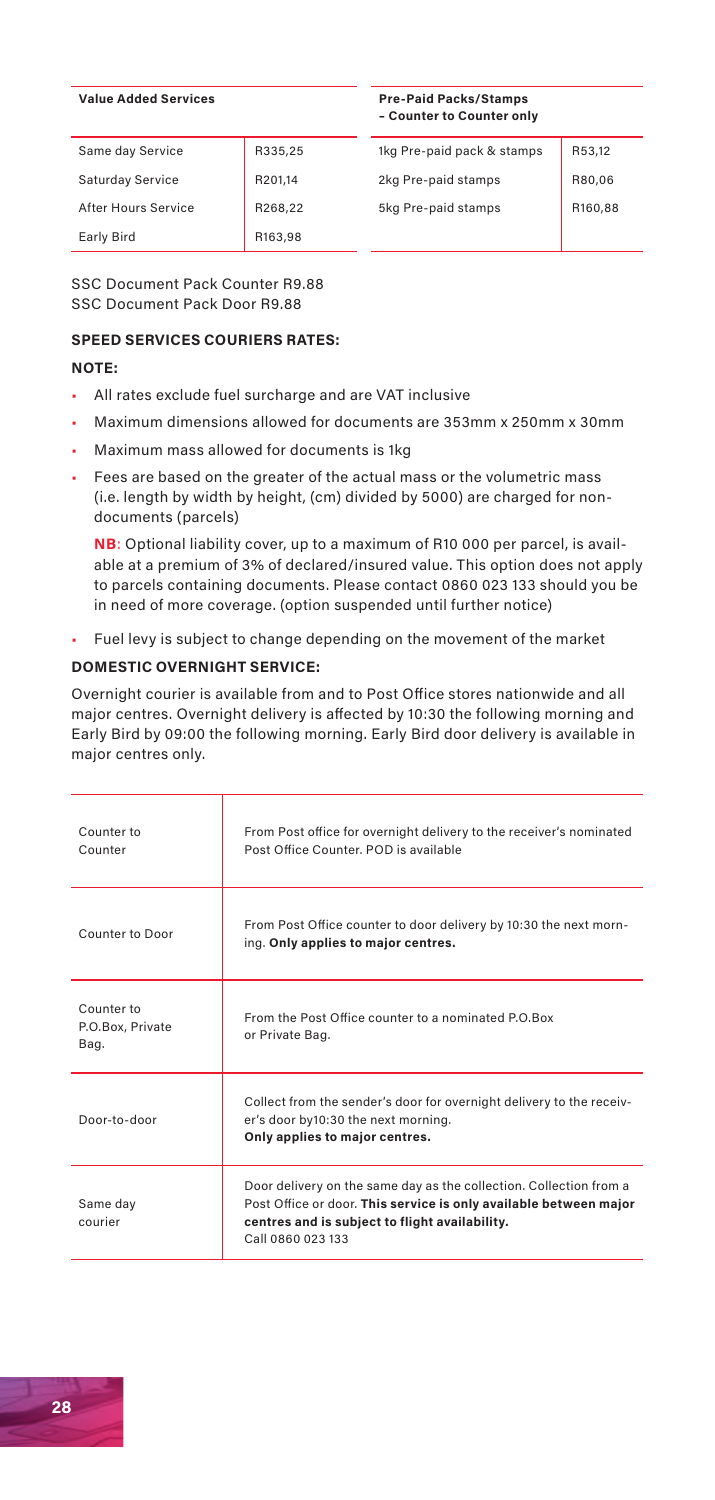| Early bird               | From The Post office or door and delivered to the door by 09:00<br>the following morning. This service is only available between<br>major centres.                                                                                                                                                              |
|--------------------------|-----------------------------------------------------------------------------------------------------------------------------------------------------------------------------------------------------------------------------------------------------------------------------------------------------------------|
| Saturday service         | Door collection or delivery between 09:00 - 12:00 on a Saturday.<br>Items collected or handed in on Fridays will be delivered on<br>Monday, unless this service is selected. Please note Saturday<br>service is available at certain major centres only. Please<br>enquire from our<br>Call Centre 0860 023 133 |
| After hours              | Door collection or delivery after 18:00 weekdays and 12:00 Satur-<br>days to 08:00 Mondays and Public Holidays. This service is only<br>available between major centres.                                                                                                                                        |
| International<br>Courier | Door delivery only to over 200 international destinations.<br>Documents and parcels (non-documents) up to 20kg per item<br>may be sent.                                                                                                                                                                         |

#### **THE FOLLOWING ARE ACCEPTED:**

C4 (324mm X 229mm) and B4 (358mm x 250mm) envelopes or Speed Services Couriers Document Packs for packaging, which are now available at the Post Office counters for only R9,88 each.

#### **ADDITIONAL DOMESTIC SERVICES**

| <b>Track and Trace</b>     | All items, international and local, are computer coded and tracked<br>throughout their destination. A unique barcode number is all that<br>is required to trace an item through our                                                                                                                                                                                                                                                      |
|----------------------------|------------------------------------------------------------------------------------------------------------------------------------------------------------------------------------------------------------------------------------------------------------------------------------------------------------------------------------------------------------------------------------------------------------------------------------------|
|                            | system. Track and trace on www.speedservices.co.za or call our<br>customer helpline 0860 023 133.                                                                                                                                                                                                                                                                                                                                        |
| Insurance and<br>liability | Are you sending valuable items? If it is a valuable item, please<br>ensure that you insure your item. Optional liability cover, up to a<br>maximum of R10 000 (ten thousand rand) per parcel, is available<br>at a premium of 3% of the declared/insured value. Please consult<br>with our tellers/sales department should you require a quote on<br>insurance cover or contact our call centre on<br>0860 023 133 for more information. |
| Proof of delivery          | A proof of delivery (POD) is available on our website and customer<br>care helpline consultants, who will provide telephonic or hardcopy<br>confirmation of time, date and receiver's details. No POD's are<br>available for P.O.Box or Private Bag deliveries.                                                                                                                                                                          |

#### **Speed Services Couriers**

- Maximum dimensions allowed for documents are 353mm x 250mm x 30mm
- Maximum mass allowed for documents is 1kg.

| <b>OPERATING HOURS WITHIN WEEK (Call Centre)</b> | <b>HOURS</b>    |
|--------------------------------------------------|-----------------|
| Mondays - Friday                                 | $07:00 - 18:00$ |

#### **NB: Call centre not operational on weekends and public holidays**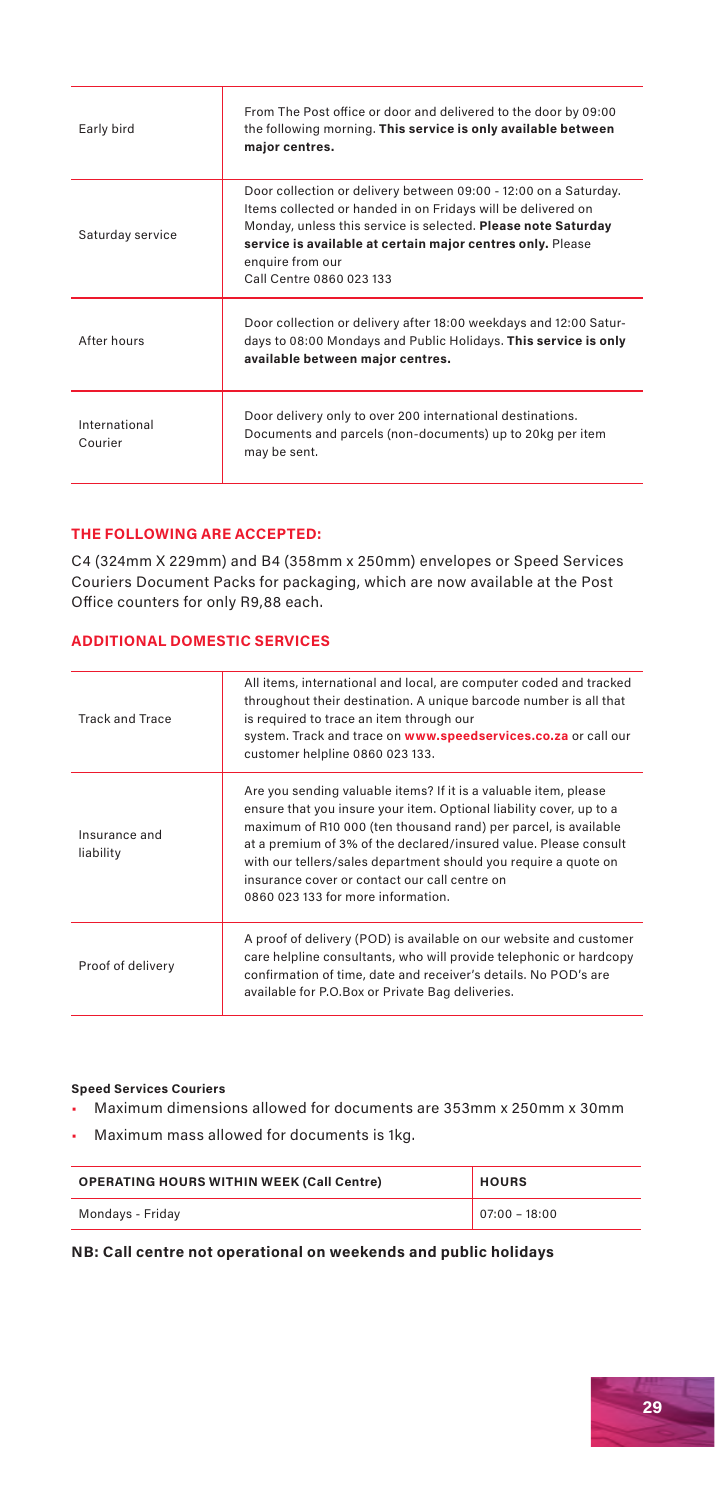## **TIPS TO GET YOUR LETTER DELIVERED ON TIME, EVERY TIME:**

- Ensure that the addresses are correct; check the spelling of surnames, street names and towns
- Ensure the address is written in black ink, write clearly and always include a postcode
- You can check postcodes on www.postoffice.co.za
- Always include your own address on the back of the envelope
- Remember to put the correct postage on each mail item
- For overseas mail, make sure you allow at least four to five weeks delivery for sea and surface mail
- Airmail to all overseas countries should be posted at least ten days in advance
- Utilise Speed Services Couriers for all your overnight courier requirements
- Be aware of standard mail specifications and avoid sending oversized envelopes and parcels over 1kg via standard mail
- If you are unsure of what can or can't be sent via the normal postal service, call Customer Services on 0860 111 502 or visit your nearest Post Office for advice
- If you are expecting a parcel, ask the sender for the tracking number
- Remember that parcels need to be collected from your local Post Office counter, as they do not fit into a postbox
- Package parcels carefully use a sturdy box with plenty of padding if sending a gift (Easypost boxes are on sale at Post Office branches)
- If you suspect tampering with your parcel, report it to the Crime Buster Hotline on 0800 020 070

#### **TIPS ON A CORRECTLY ADDRESSED ENVELOPE, SEE DIAGRAM:**

| tor use by mailer<br>Senders return address                                                                              |                                                                     |                                                                                                                                   |  |                                                                         |                                                                     |  |
|--------------------------------------------------------------------------------------------------------------------------|---------------------------------------------------------------------|-----------------------------------------------------------------------------------------------------------------------------------|--|-------------------------------------------------------------------------|---------------------------------------------------------------------|--|
| Senders return address or<br>Special delivery instructions<br>also Fastmail, Air Mail, EMS stickers<br>for use by mailer |                                                                     | Senders logo area<br>for use by mailer                                                                                            |  | Postage and<br>cancellation area<br><b>RESERVED FOR</b><br>POSTAGE ONLY |                                                                     |  |
| <b>Additional sender's</b><br>logo area or messge<br>area<br>for use by mailer                                           | <b>LEAVE</b><br><b>BLANK</b><br><b>Inothina</b><br>allowed<br>here) | Name and address block<br>(label or window)<br>have 5mm clear space above and<br>below the name and address text<br>Maximum 180mm |  | Minimum 60mm                                                            | <b>LEAVE</b><br><b>BLANK</b><br><b>Inothing</b><br>allowed<br>here) |  |
|                                                                                                                          | Minimum<br>15mm                                                     | Minimum 100mm                                                                                                                     |  |                                                                         | Minimum<br>15mm                                                     |  |
| Barcode area<br>RESERVED FOR POST OFFICE USE ONLY<br>Nothing amay be printed belowthe address block                      |                                                                     |                                                                                                                                   |  |                                                                         | Minimum<br>15mm                                                     |  |

**THE USE OF PRIVATE LOGO'S TO BE DONE IN CONSULTATION WITH THE REGIONAL SALES MANAGER.**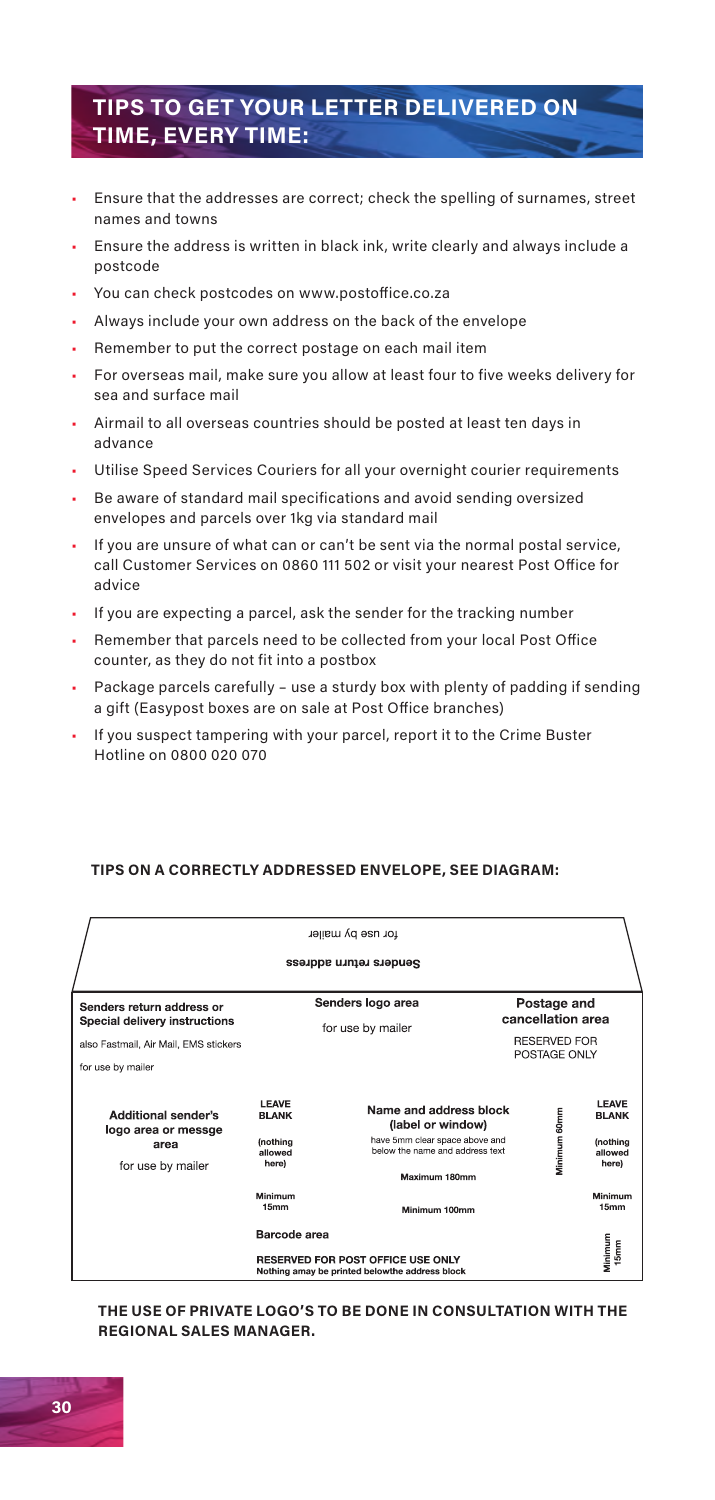## **CONTACT INFORMATION**

For more information on different services. Call Customer

| Care of different departments on:      |              |
|----------------------------------------|--------------|
| <b>Speed Services Contact Centre:</b>  | 0860 023 133 |
| Post Box Enquiries:                    | 0860 086 860 |
| Transport and Logistics (bad driving): | 0800 118 331 |
| Docex:                                 | 0861335544   |
| <b>Postbank Contact Centre:</b>        | 0800 535 455 |
| Telemarketing:                         | 0860 080 080 |

## **COMPLAINTS AND QUERIES**

**Please note: below addresses are intended for customer related enquiries only. Employees who have work related inquiries should follow internal processes and channels established for those purposes:**

| Issue                          | <b>E-mail address</b>                  |
|--------------------------------|----------------------------------------|
| International parcels          | international.parcels@postoffice.co.za |
| Local parcels                  | local.parcels@postoffice.co.za         |
| Mail delivery                  | mail.delivery@postoffice.co.za         |
| Branch network                 | branch.problem@postoffice.co.za        |
| System offline                 | off.line@postoffice.co.za              |
| Postboxes                      | postboxes@postoffice.co.za             |
| Postbank                       | postBank.enquiries@postoffice.co.za    |
| Customer service centre        | customer.service@postoffice.co.za      |
| Car licence & account payments | payments@postoffice.co.za              |
| Compliments                    | Compliments@postoffice.co.za           |

For more information on any of these products and services, call our Customer Care line: 0860 111 502 or one of our Regional Sales Offices:

| <b>Western Cape</b>     | (021) 590 3111     |
|-------------------------|--------------------|
| <b>Eastern Cape</b>     | (041) 508 4219     |
| KwaZulu-Natal           | (031) 336 3595     |
| <b>Central Province</b> | (051) 402 4011     |
| Witwatersrand           | (011) 495 0704     |
| <b>Northern Region</b>  | (012) 339 4122/3/4 |

#### or write to:

**The General Manager Sales** SA Post Offce PO Box 10 000 Pretoria 0001